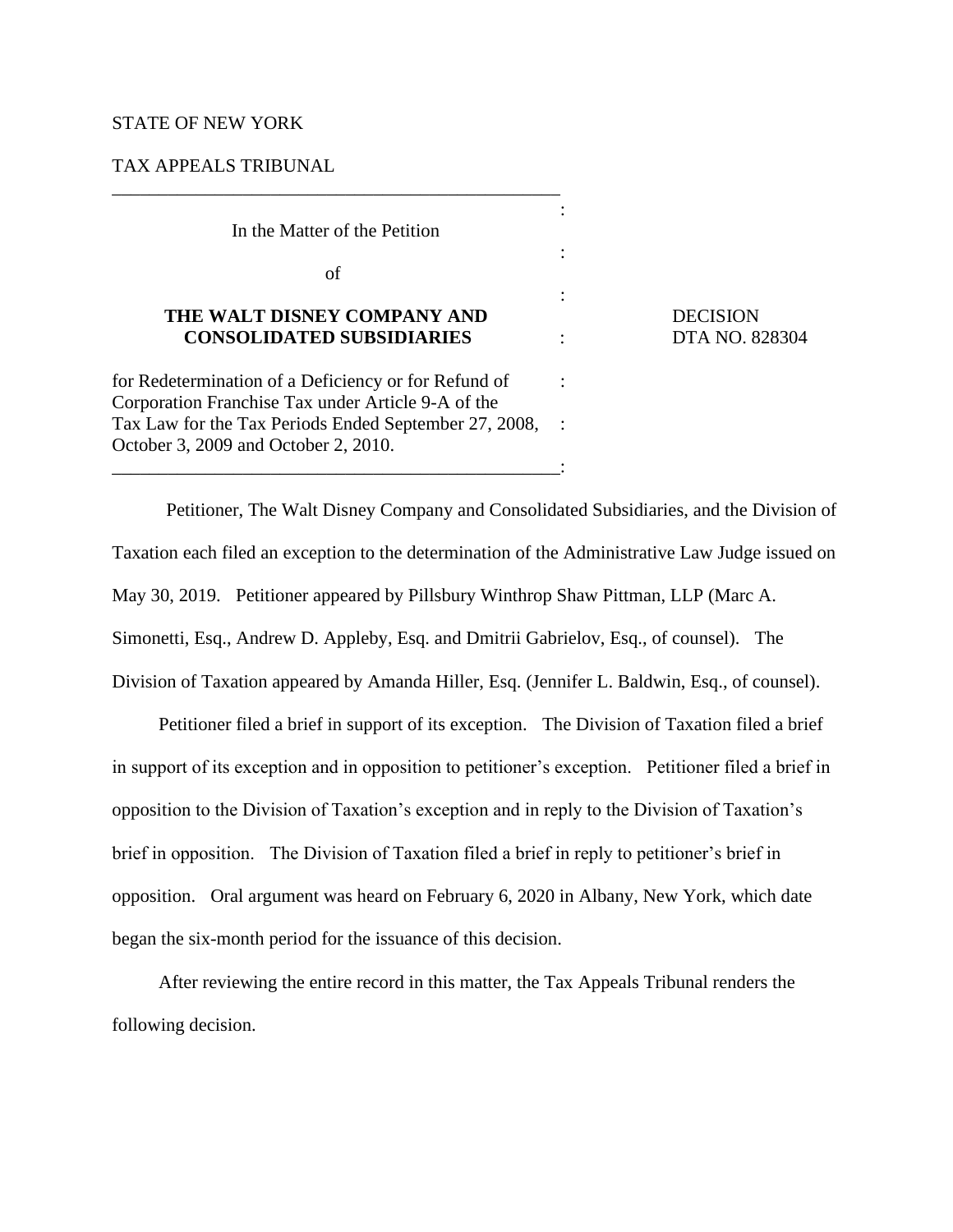### *ISSUES*

I. Whether petitioner has established the amount claimed as royalty payments from its alien affiliates during the years at issue.

II. Whether some of those payments were royalties as defined in Tax Law § 208 (9) (o)  $(1)$  (C).

III. Whether petitioner may exclude royalties received from its alien affiliates in the computation of its entire net income pursuant to Tax Law former § 208 (9) (o) (3).

IV. If not, whether denying petitioner such an exclusion under the facts herein violates the dormant Commerce Clause of the United States Constitution.

# *FINDINGS OF FACT*

We find the facts as determined by the Administrative Law Judge. $<sup>1</sup>$  Those facts appear</sup> below.

1. Petitioner, The Walt Disney Company and Consolidated Subsidiaries, is a diversified worldwide entertainment company comprised of a group of corporations incorporated within the United States. Petitioner's operations are comprised of five business segments: Media Networks, Parks and Resorts, Studio Entertainment, Consumer Products and Interactive Media.

2. The Media Networks segment includes a domestic broadcast television network (ABC Television Network), television production and distribution operations, domestic television stations, international and domestic cable networks (e.g., ESPN and Disney Channel), domestic broadcast radio networks and stations, and publishing and digital operations.

3. In the Parks and Resorts segment, petitioner owns and operates the Walt Disney World

<sup>&</sup>lt;sup>1</sup> We have considered and we reject requests for findings of fact made by both parties.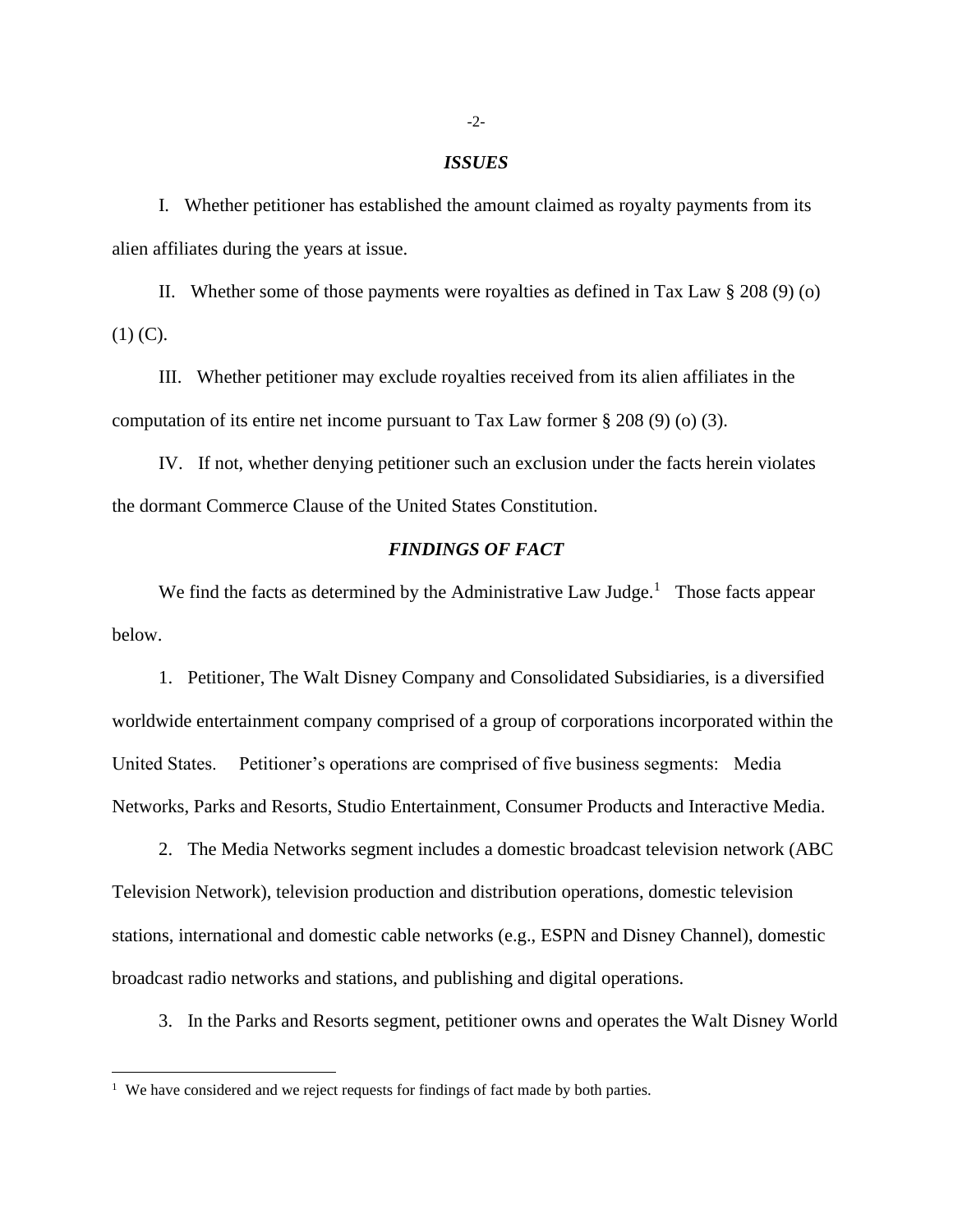Resort in Florida, the Disneyland Resort in California, the Disney Vacation Club, the Disney Cruise Line and Adventures by Disney. Petitioner also manages and has ownership interests in Disneyland Paris and Hong Kong Disneyland Resort, and licenses the operations of the Tokyo Disney Resort in Japan.

4. The Studio Entertainment segment produces and acquires live-action and animated motion pictures, direct-to-video content, musical recordings and live stage plays. Petitioner distributes produced and acquired films in the theatrical, home entertainment and television markets under such banners as Walt Disney Pictures, Touchstone Pictures, Pixar Miramax and Dimension.

5. The Consumer Products segment engages with licensees, manufacturers, publishers and retailers throughout the world to design, develop, publish, promote and sell a wide variety of products based on existing and new characters and other intellectual property through its merchandise licensing, publishing and retail businesses. Petitioner's worldwide merchandise licensing operations include products such as toys, home décor and furnishings, stationery, accessories, health and beauty, food, footwear and consumer electronics. Petitioner licenses characters from its film, television and other properties and earns royalties, which are usually based on a fixed percentage of the selling price of the products.

6. The Interactive Media Segment creates and delivers Disney-branded entertainment and lifestyle content through interactive media, such as multi-platform games and internet websites.

7. Petitioner's businesses are affected by its ability to exploit and protect against infringement of its intellectual property, including its trademarks, trade names, copyrights, patents and trade secrets. Petitioner's intellectual property includes rights in the content of

−3−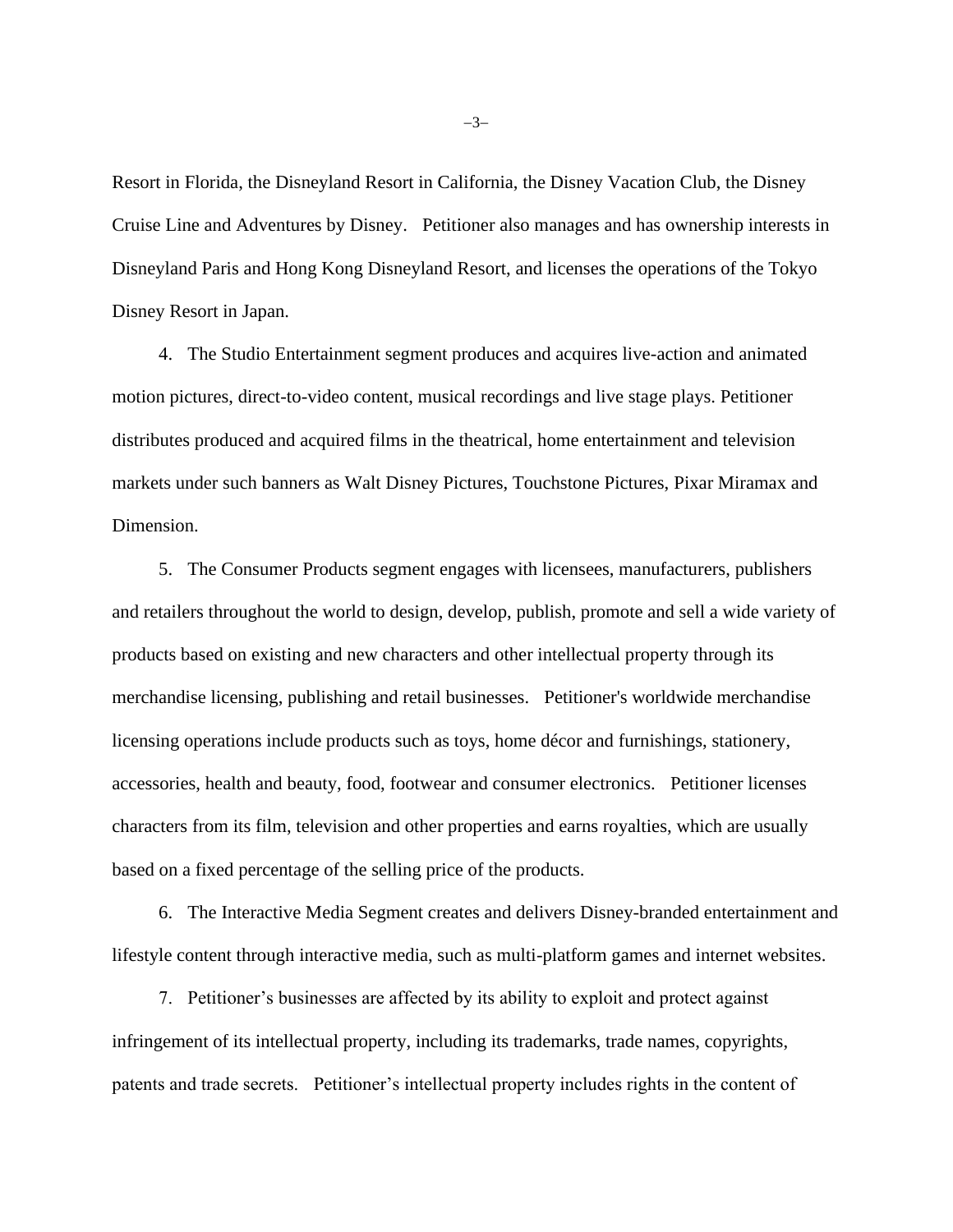motion pictures, television programs, electronic games, sound recordings, character likenesses, theme park attractions, books and magazines.

8. Petitioner's New York State corporation franchise tax reports filed for the audit period included all affiliates in petitioner's consolidated federal forms 1120 filed for the tax periods ended September 27, 2008 (FYE 2008) and October 3, 2009 (FYE 2009) and most of petitioner's affiliates included in its consolidated federal forms 1120 for the tax period ended October 2, 2010 (FYE 2010) (collectively the audit period). Both petitioner's state combined reports and federal tax returns include Buena Vista International, Inc., Disney Enterprises, Inc., Disney Interactive Studios, Inc. (f/k/a Buena Vista Games, Inc.), ABC, Inc., Buena Vista Theatrical Group Ltd. and Walt Disney World Company, Inc.

9. Petitioner's combined group members owned 100% of the voting power and value of Buena Vista International, Inc., Disney Enterprises, Inc., Disney Interactive Studios, Inc. (f/k/a Buena Vista Games, Inc.), ABC, Inc., Buena Vista Theatrical Group Ltd., and Walt Disney World Company, Inc., during the entire audit period.

10. On petitioner's original and first five amended New York State forms CT-3-A for FYE 2008, petitioner deducted \$355,477.00 on line 15 (other subtractions). On its sixth amended FYE 2008 form CT-3-A, petitioner deducted \$1,728,785,592.00 on line 15. Of the \$1,728,785,592.00 claimed on line 15, \$355,477.00 is not at issue in this matter. The remaining amount was included in the amounts reported on line la (gross receipts or sales), and line 7 (gross royalties), on petitioner's federal form 1120 for FYE 2008. Petitioner agrees that \$44,096,153.00 of the \$1,728,785,592.00 reported on line 15 of its sixth amended form CT-3-A for FYE 2008 should not have been deducted.

−4−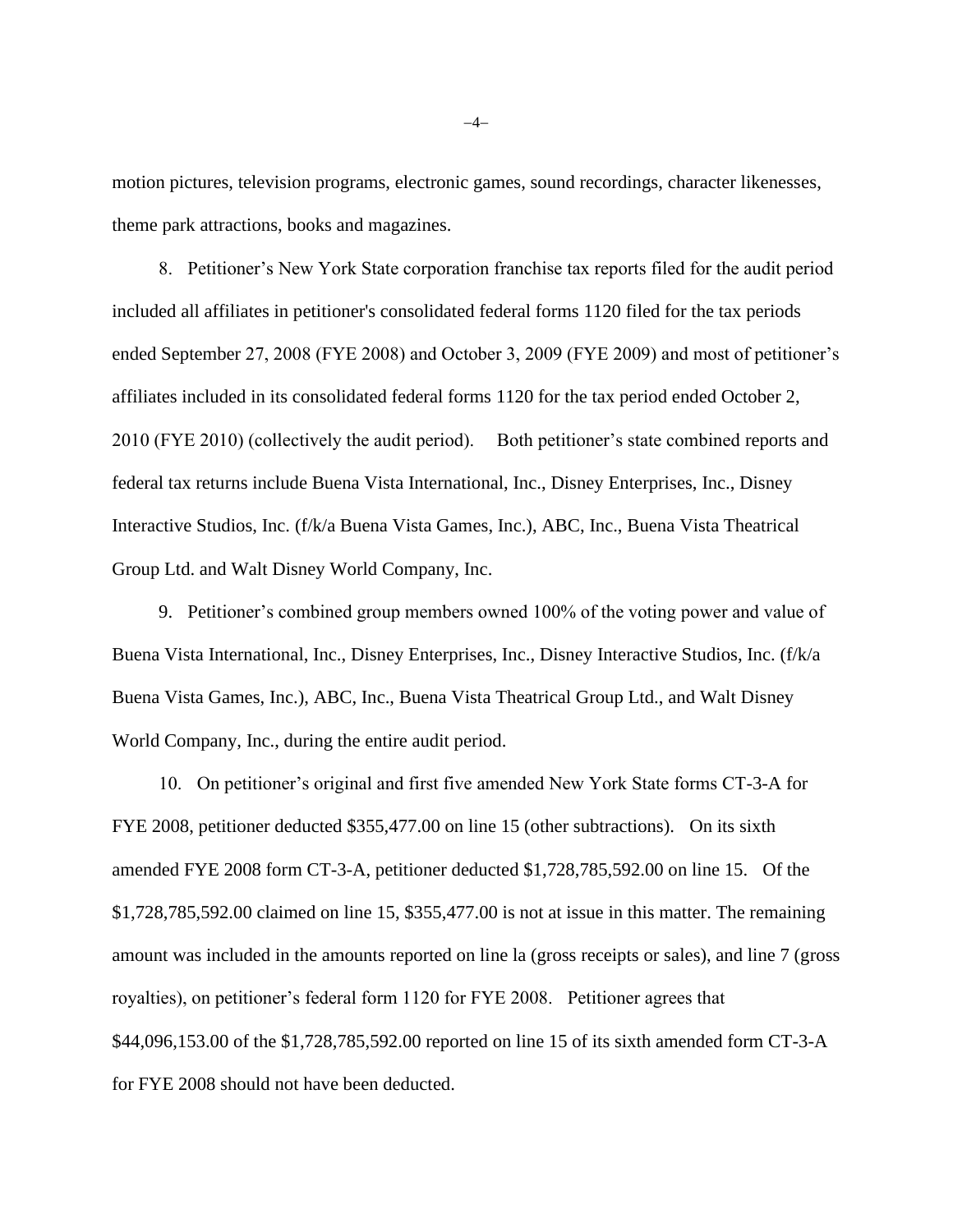11. On petitioner's original form CT-3-A for FYE 2009, petitioner deducted \$1,583,177,067.00 on line 15. Of the \$1,583,177,067.00 reported on line 15, \$138,000.00 is not at issue in this matter. The remaining amount was included in the amounts reported on line 1a and on line 7 of petitioner's federal form 1120 for FYE 2009.

12. On petitioner's original form CT-3-A for FYE 2010, petitioner deducted \$2,179,325,577.00 on line 15. Of the \$2,179,325,577.00 reported on line 15, \$575,000.00 is not at issue in this matter. The remaining amount was included on line la and line 7 of petitioner's federal form 1120 for FYE 2010. Petitioner agrees that \$5,336,418.00 of the \$2,179,325,577.00 reported on line 15 of its FYE 2010 form CT-3-A should not have been deducted.

13. The Division of Taxation (Division) audited petitioner's combined reports for the audit period. The Division identified the large amounts petitioner reported on line 15 of petitioner's combined reports during the audit period. On a statement attached to its form CT-3-A for FYE 2009, petitioner described the line 15 amount as "Parent Company Share Adjustment." No explanation of the line 15 amount was provided for FYE 2010. On its sixth amended form CT-3-A for FYE 2008, petitioner explained that it was amending the return to "[i]nclude a deduction from the combined entire net income base for foreign royalty income under N.Y. Tax Law 208(9)(0)(3)."

14. During the course of the audit, the Division submitted four information document requests (IDRs) to petitioner seeking various information and/or documentation. As is relevant here, in its first IDR to petitioner, IDR#1, dated April 29, 2014, the Division made the following request:

"Support and explanation of CT-3A line (15) deduction for the 09/2009, 09/2010

−5−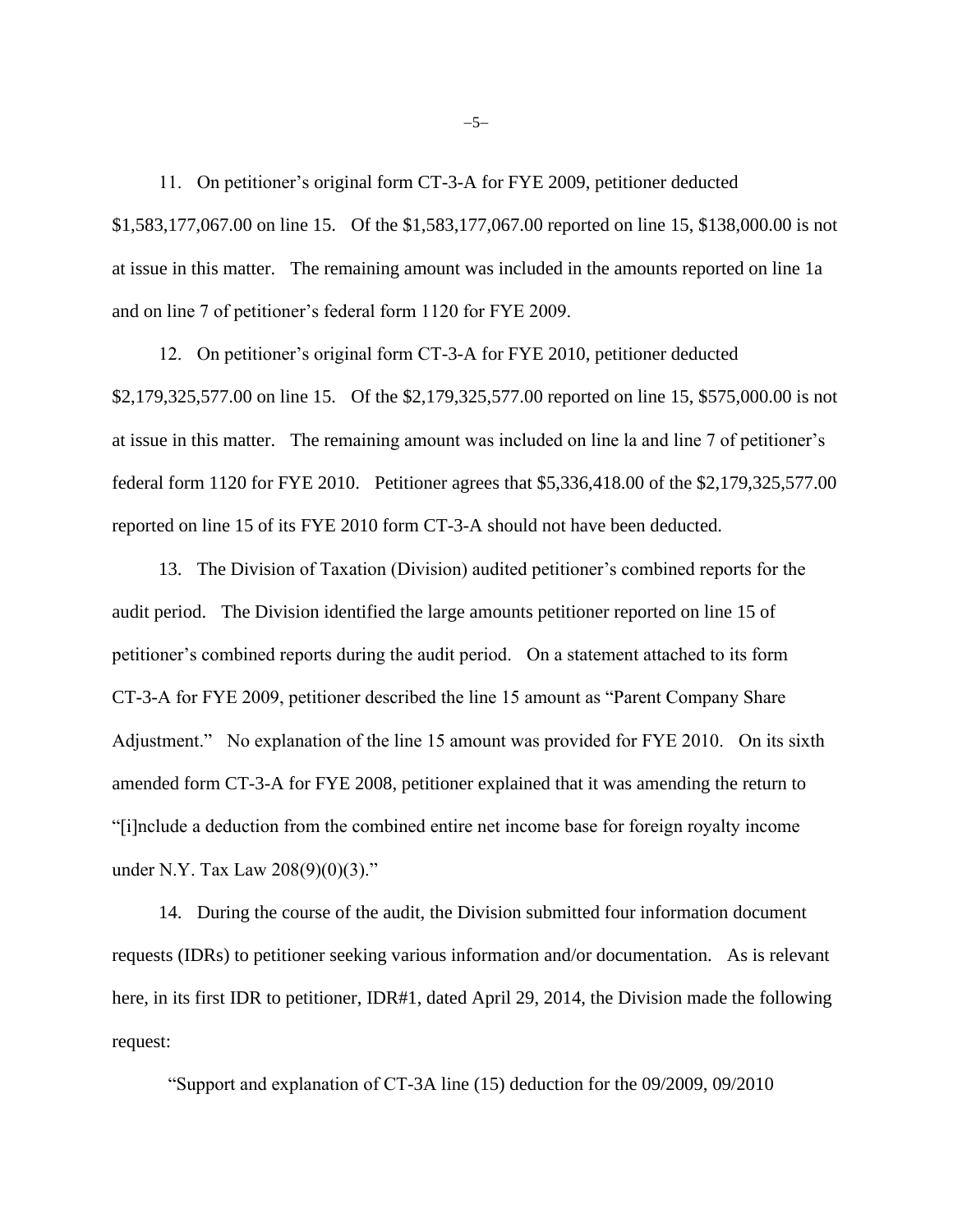and 09/2011 periods. In the 09/2009 CT-3A the deduction of \$1,583,039,067 is described as 'Parent Company Share Adjustment.'

- a. For the 09/2009 period, on what line of the federal consolidated return was the \$1,583,039,067 item(s) reported?
- b. For the 09/2010 period, a deduction of \$2,178,750,577 was deducted on the CT-3A line (15). On what line of the federal consolidated return was the \$2,178,750,577 items(s) reported?
- c. For the 09/2011 period, a deduction of \$2,667,633,394 was deducted on the 3A line (15). On what line of the federal consolidated return was the \$2,667,633,394 item(s) reported?
- d. What New York State Tax Law section supports the deductions taken on the CT-3A line (15) for the periods ending 09/2009, 09/2010 and 09/2011."
- 15. Along with its response to the other requests made in IDR#1, petitioner responded to

the foregoing inquiry as follows:

- "a. For the  $09/2009$  period, the \$1,583,039,067 was reported on line(s) 1A and of the federal consolidated return.
- b. For the 09/2010 period, the \$2,178,750,577 was reported on line(s) 1A and 7 of the federal consolidated return.
- c. The 09/2011 period is not included in the scope of this audit.
- d. New York Tax Law  $\S 208.9(0)(3)$  which allows royalty income received from a related corporation to be excluded from the recipient's taxable income provided the deduction for such royalty income is required to be added back to the payer's taxable income under  $\S 208.9(0)(3)$  supports the deductions taken on the CT-3A line (15) for the periods ending 09/2009 and 09/2010."
- 16. On January 9, 2015, the Division sent IDR#2 to petitioner. This IDR posed no

questions nor requested documentation on the royalty income exclusion previously identified.

17. Subsequently, on November 16, 2016, the Division sent IDR#3 to petitioner, which

requested support for the line 15 amounts, including the statutory authority for such deduction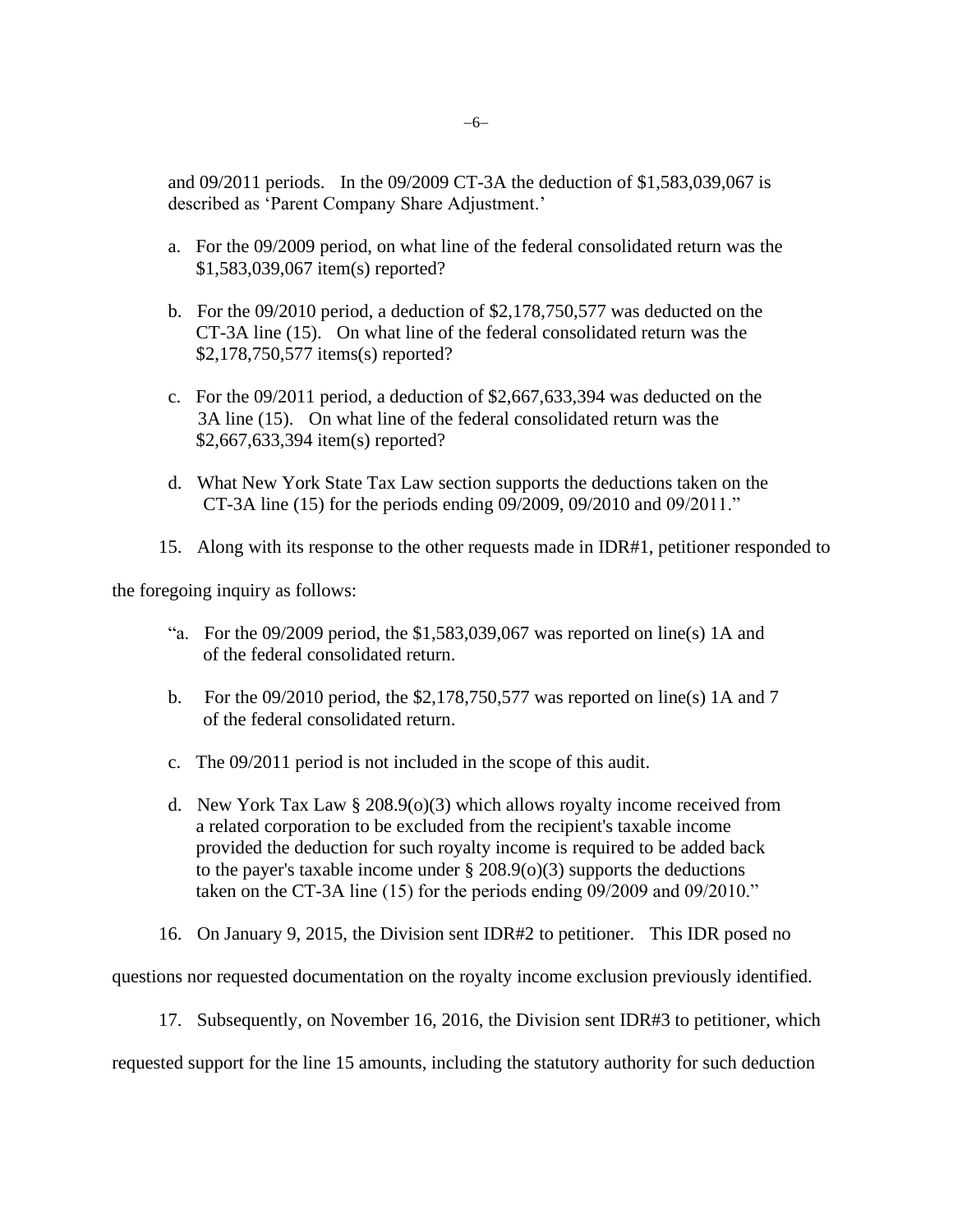and a breakdown by payer and amount paid.

18. For FYE 2009, petitioner responded as follows:

| Legal Entity                       | Description                                                                               | Amount          |
|------------------------------------|-------------------------------------------------------------------------------------------|-----------------|
| Disney Enterprises, Inc.           | DEI-CP Parent Company Share                                                               | \$498,598,200   |
| Disney Enterprises, Inc.           | DEI -Corp Royalty from Magical Cruise Co Ltd                                              | \$28,877,289    |
| Disney Enterprises, Inc.           | DEI-Corp Royalty from Euro Disneyland                                                     | \$30,369,733    |
| Buena Vista International,<br>Inc. | <b>BVI</b> Parent co Share                                                                | \$1,025,193,844 |
|                                    | Total Foreign Royalty Revenue From Related<br>Entities Not in Federal Consolidated Return | \$1,583,039,067 |

19. For FYE 2010, petitioner responded as follows:

| Legal Entity                       | Description                                                                                      | Amount          |
|------------------------------------|--------------------------------------------------------------------------------------------------|-----------------|
| Disney Enterprises, Inc.           | <b>DEI-CP Parent Company Share</b>                                                               | \$529,660,116   |
| Disney Enterprises, Inc.           | DEI -Corp Royalty from Magical Cruise Co Ltd                                                     | \$22,678,808    |
| Disney Enterprises, Inc.           | DEI-Corp Royalty from Euro Disneyland                                                            | \$60,370,000    |
| Buena Vista International.<br>Inc. | <b>BVI</b> Parent co Share                                                                       | \$1,566,041,653 |
|                                    | <b>Total Foreign Royalty Revenue From Related</b><br>Entities Not in Federal Consolidated Return | \$2,178,750,577 |

20. Petitioner did not provide detail for FYE 2008 because, at the time, it had yet to amend its FYE 2008 form CT-3-A to include such subtraction.

21. The auditor's handwritten notes contained in the audit file indicate that she believed that petitioner's response to IDR#3 Item 5 did not provide much detail. On the auditor's copy of IDR#3 her handwritten notes that indicate this item was "Done" and that petitioner had responded on January 26, 2016. The audit file makes no mention of petitioner failing to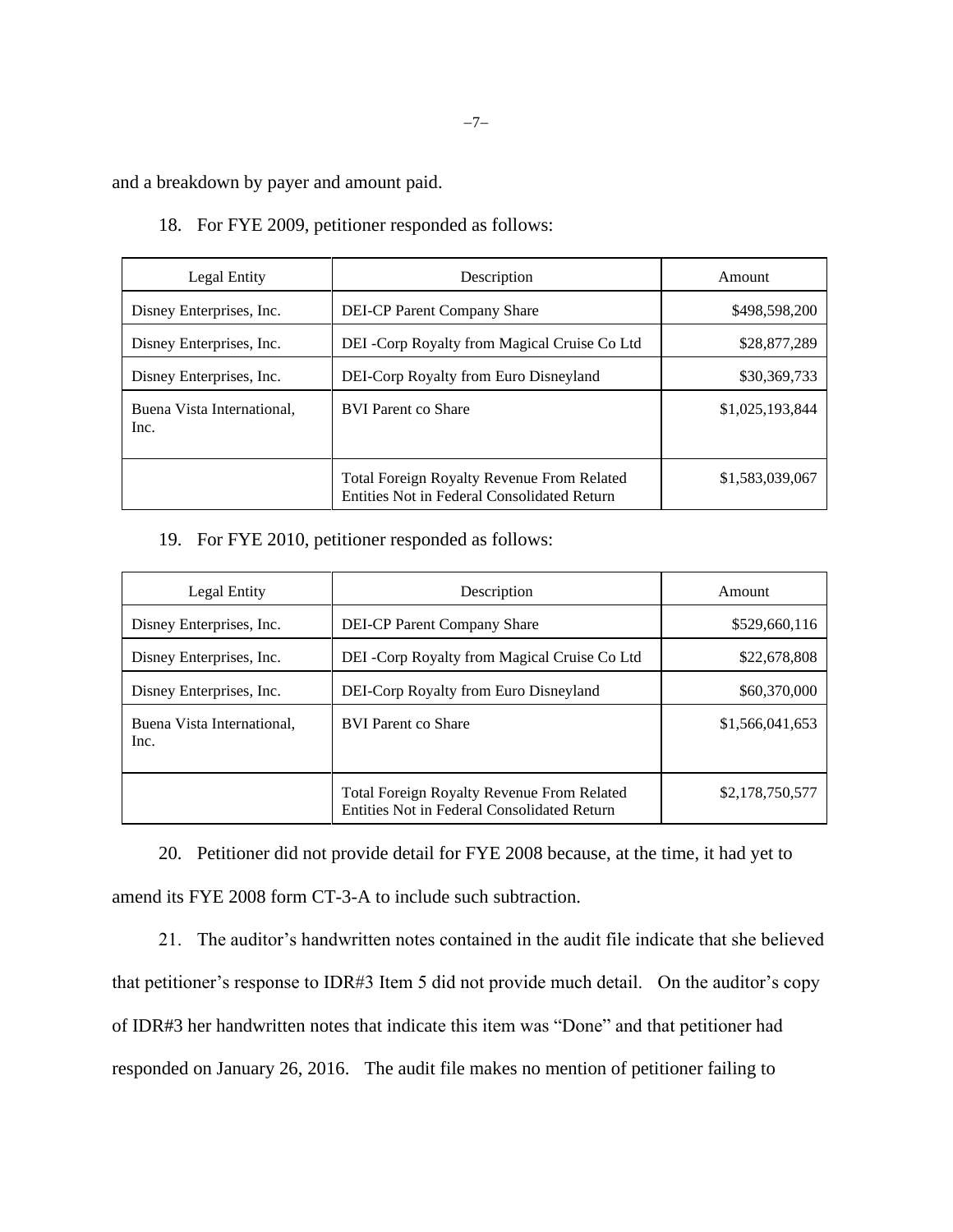adequately substantiate the royalty income exclusion claimed or that the amounts claimed were royalties. The auditor's notes state:

"Taxpayer deducted foreign royalty income rec'd from a related corporation for the 2009 & 2010 periods. Tp cited NY tax law  $\S 208.9(0)(3)$  in support of the royalties exclusion from income. Audit's position is that royalty income rec'd from related corporations who are NY filers can be excluded from income. Foreign royalty exclusion for the FY 2009 & 2010 periods as filed is disallowed."

22. During the audit period, petitioner licensed intellectual property to its alien affiliates pursuant to licensing agreements. Petitioner's alien affiliates are identified in petitioner's exhibits 1 and 2. There is no dispute that the alien affiliates are related members as defined in Tax Law former § 208 (9) (o).

23. Petitioner's alien affiliates are entities all organized under the laws of foreign countries, and were not members of petitioner's New York State corporation franchise tax group because entities organized under the laws of foreign countries were not includable in a franchise tax combined return under the tax law in effect during the periods in issue.

24. Petitioner's alien affiliates were regarded as non-U.S. entities or owned by related non-U.S. entities for federal income tax purposes during the entire audit period.

25. Petitioner owned at least 30%, directly or indirectly, of the capital, profits or beneficial interest in each of its alien affiliates during the entire audit period.

26. In general, petitioner's licensing agreements granted the alien affiliates the right, in return for royalty payments, to exploit in specified non-U.S. territories for specified periods of time: Disney characters; copyrights; trade names; literary works; dramatic works; pictorial, graphic works; motion pictures; sound recordings; cruise ship designs; and/or other intellectual property rights.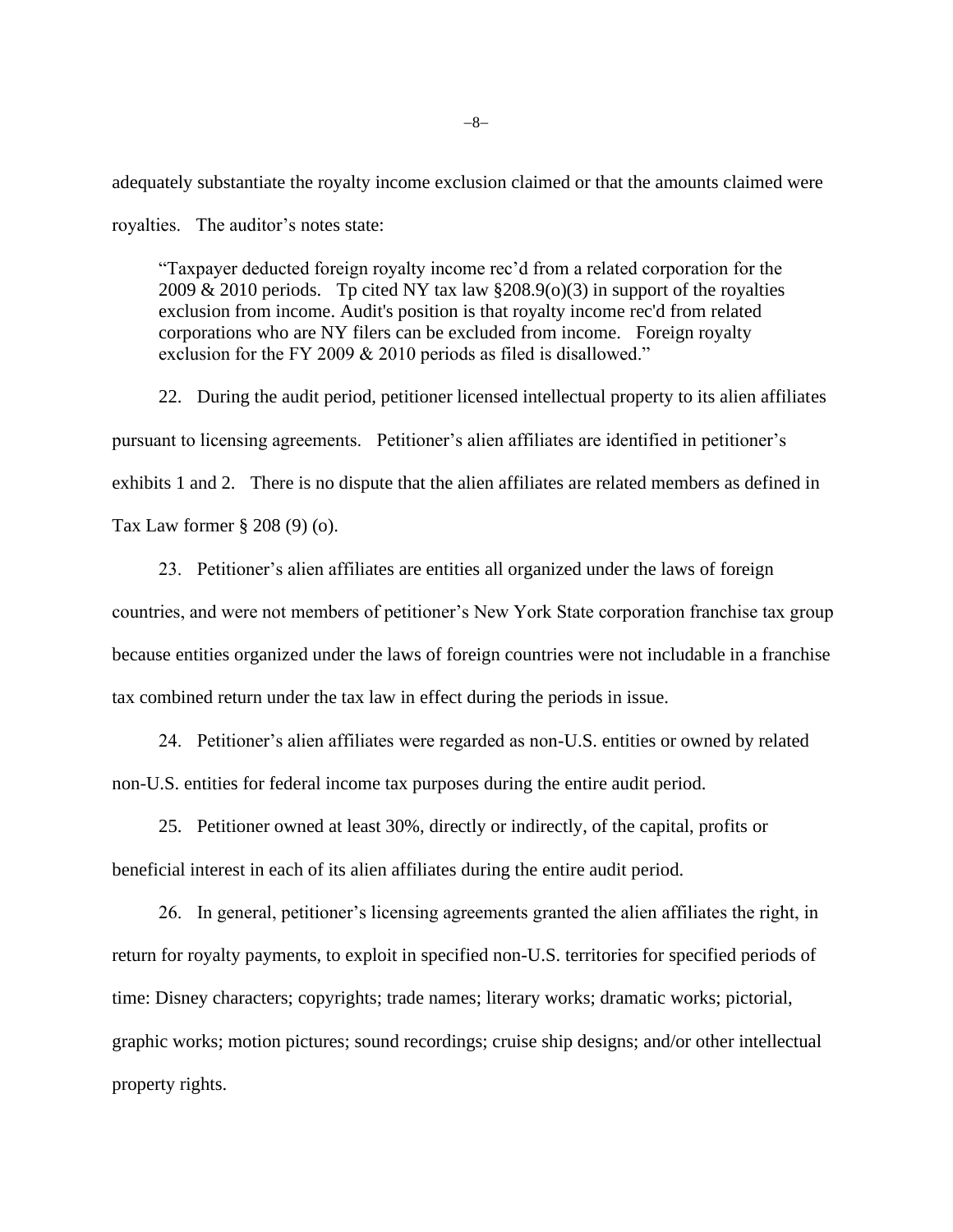27. At the hearing in this matter, petitioner presented the testimony of its tax principal, Aaron Solomon. Mr. Solomon oversees the teams that prepare petitioner's federal and state tax returns and manage federal and state tax audits. Mr. Solomon explained the general nature of the licensing agreements and how the payments received by petitioner from its alien affiliates pursuant to these agreements were accounted for on petitioner's books and records and for tax purposes.

28. Petitioner's licensing agreements generally fell into three categories: (i) motion picture or television programming; (ii) consumer products or merchandising; and (iii) other agreements operating a theme park.

29. In the consumer products or merchandise licensing agreements, the foreign affiliate pays petitioner for access to the Disney characters and other Disney materials. Payment is based on undisclosed percentages of gross sales.<sup>2</sup>

30. In the "other" category, the foreign affiliate pays petitioner for the right to operate a [Disney theme park] or a Disney-themed cruise line, including the use of the Disney name and design. Payment is based on undisclosed percentages of gross revenues.

31. Agreements in the motion picture or television programming category include those relating to film distribution. The foreign affiliate pays petitioner for the right to advertise, promote, produce and license the product incorporating licensed property for distribution in a territory. Payment is based on an undisclosed percentage of gross revenues less distribution

−9−

<sup>&</sup>lt;sup>2</sup> During the course of these proceedings, petitioner redacted portions of the license agreements containing trade secrets and other confidential information.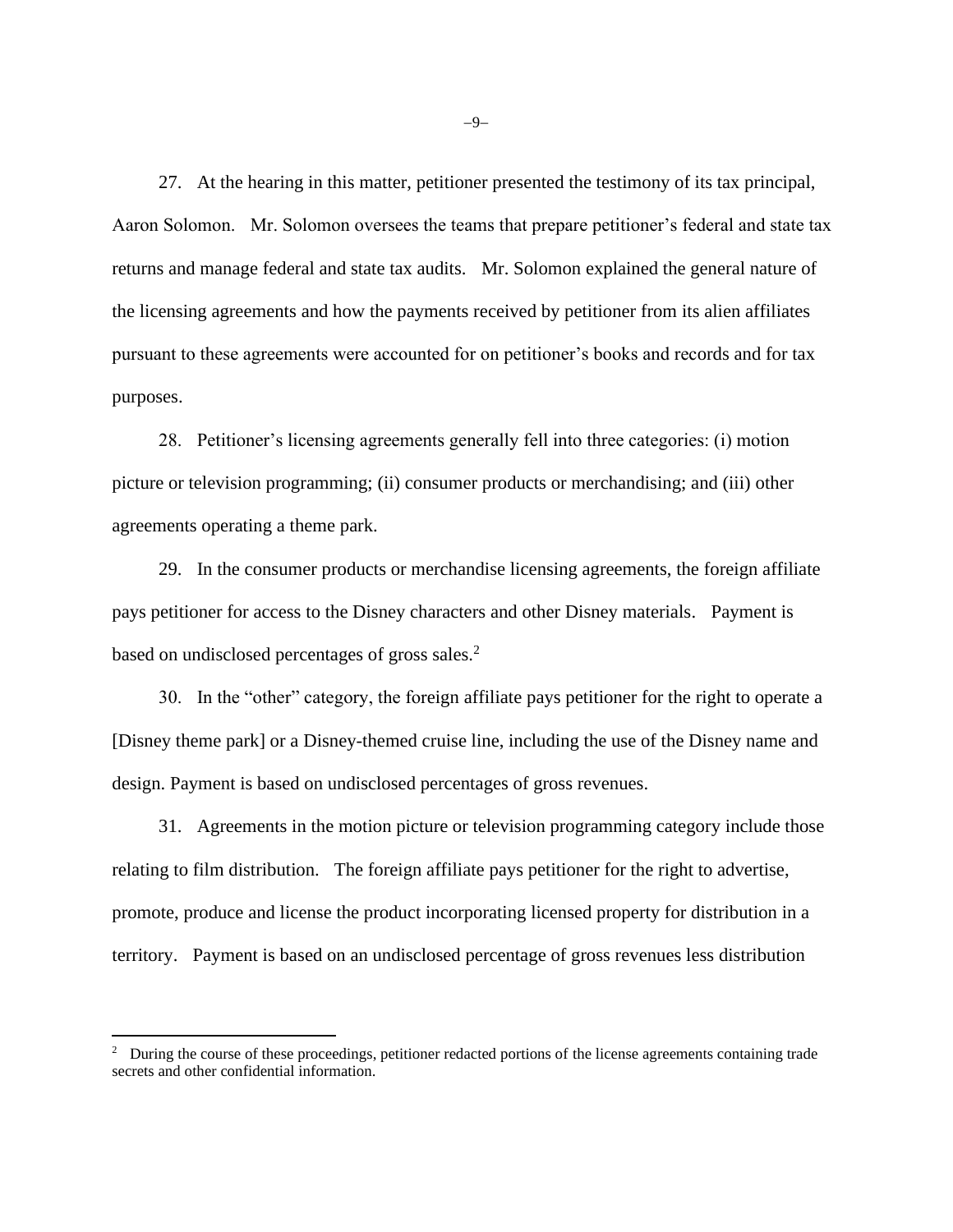expenses. If distribution expenses exceed the payment, petitioner would be required to reimburse the alien affiliate for the shortfall. Mr. Solomon did not believe that the merchandise licensing or theme park and cruise ship license agreements allowed the payment owed to petitioner to be reduced by the alien affiliate's distribution expenses. Pursuant to these types of agreements, petitioner was required to deliver to the alien affiliate: "[a] new or used, complete, final, full timed 35mm or 16mm positive print and/or non-theatrical video cassettes of the Picture, fully cut, main and end titled, edited, scored and assembled with soundtrack printed thereon in synchronization with the photographic action and fit and ready for exhibition and distribution."

32. Petitioner's combined group entities that licensed this intellectual property to its alien affiliates during the audit period were Buena Vista International, Inc., Disney Enterprises, Inc., Disney Interactive Studios, Inc. (f/k/a Buena Vista Games, Inc.), ABC, Inc., Buena Vista Theatrical Group Ltd., and Walt Disney World Company, Inc.

33. Introduced as exhibit 1 was a schedule prepared by petitioner under the direction and supervision of Mr. Solomon listing intercompany agreements between petitioner and its alien affiliates detailing the payments received by petitioner's combined entities and its alien affiliates during the audit period. The schedule lists the payer, the payee, the specific agreement giving rise to the payments, the term of the agreement, the product line licensed, the territory covered, and the amount paid by tax year. For FYEs 2008, 2009 and 2010, the payments paid by the alien affiliates to petitioner amounted to \$1,487,104,221.00, \$1,491,821,746.00, and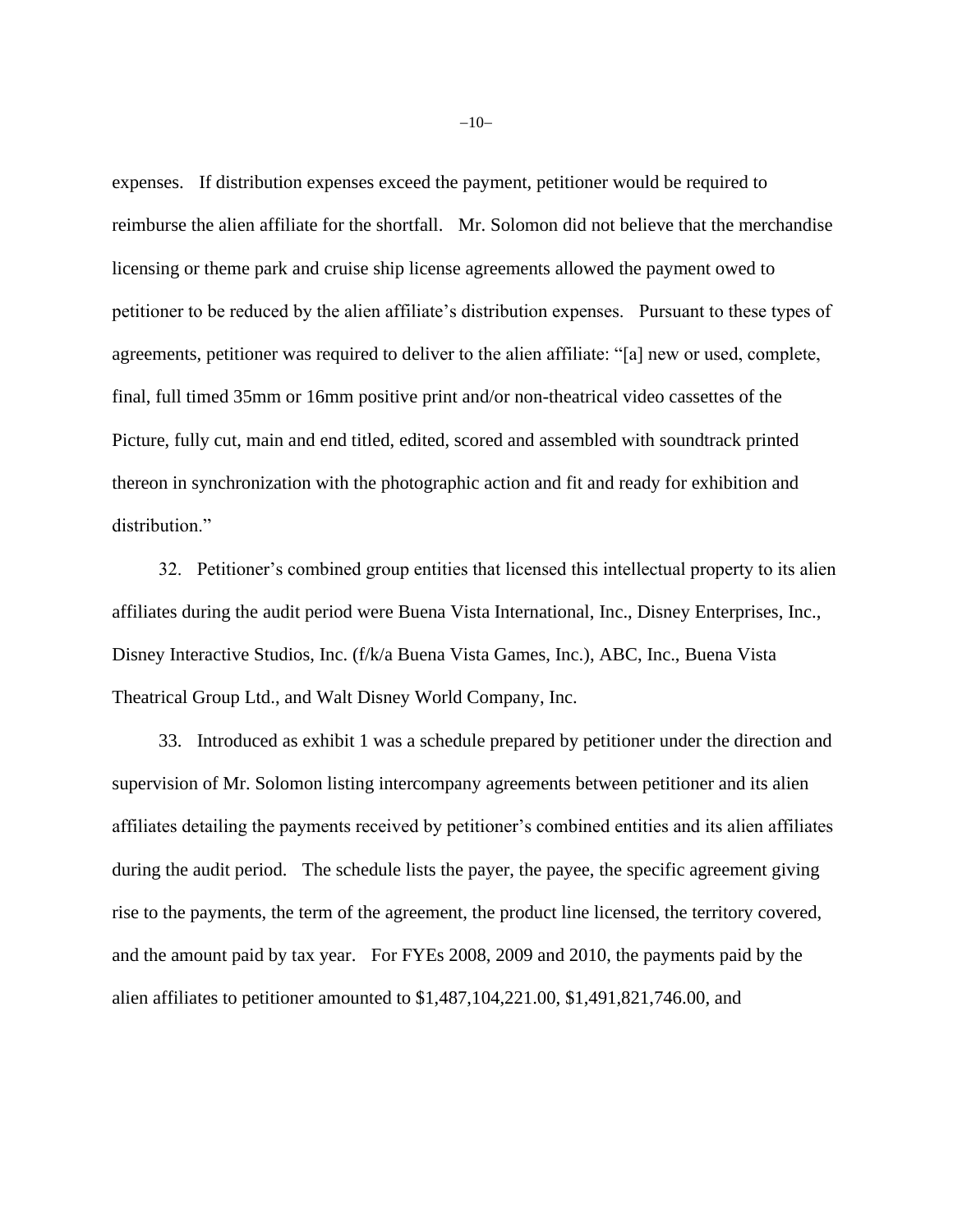$$1,901,121,890.00$ , respectively.<sup>3</sup> Mr. Solomon credibly testified that the subject license agreements were collected and the amounts claimed as royalties came directly from petitioner's accounting system. All of the subject license agreements listed were in effect during the entire audit period.

34. Petitioner introduced a second schedule as exhibit 2, which was similar to exhibit 1, except that the agreement, term, product line and territory fields of the spreadsheet were left blank. Mr. Solomon testified that these fields were not filled in because the amounts only constituted approximately 10% of the total foreign affiliate royalties claimed. In all other respects, the exhibits were prepared in the same manner. For FYEs 2008, 2009 and 2010, the payments made by the alien affiliates to petitioner as reflected on exhibit 2 amounted to \$197,229,741.00, \$91,217,321.00, and \$272,292,269.00, respectively.

35. The cumulative total payments received by petitioner from its alien affiliates for licensing its intellectual property rights amounted to \$1,684,335,970.00, \$1,583,041,076.00, and \$2,173,416,179.00 for FYEs 2008, 2009 and 2010, respectively.

36. Petitioner treated the payments from the alien affiliate as royalties for financial reporting purposes.

37. In petitioner's general ledger accounting system, the payments from its alien affiliates were generally booked to the "Parent Company Share-Intercompany" account, with a few booked to a broader "Royalty" account. Mr. Solomon explained that "Parent Company

<sup>&</sup>lt;sup>3</sup> Redacted copies of the agreements listed in exhibit 1 are set forth as exhibit S to the joint stipulation of facts entered into the record by the parties.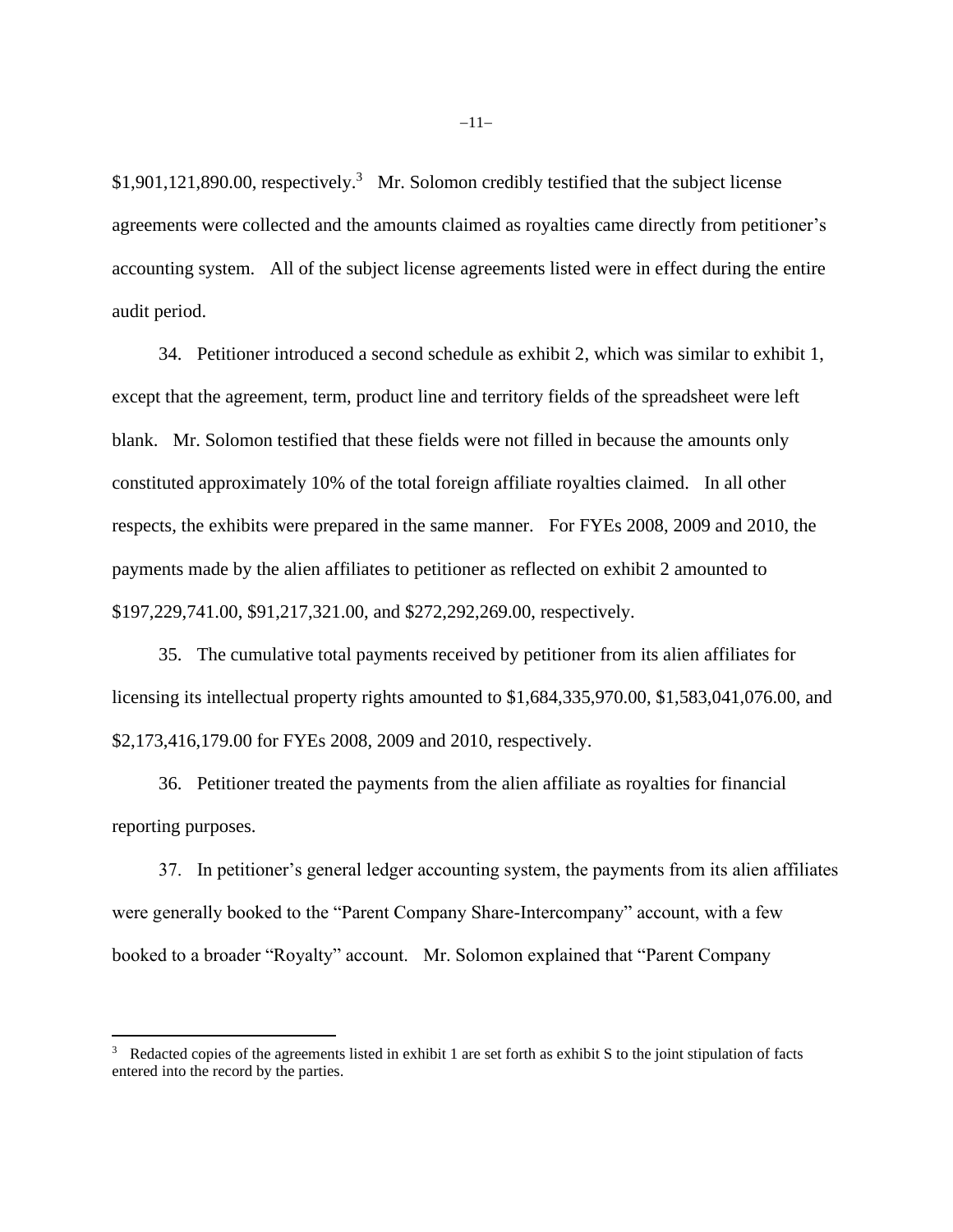Share-Intercompany" is petitioner's terminology for a royalty coming from a foreign related party to a United States party and it is also the name of an account in petitioner's general ledger for such payments.

38. The payments petitioner received from its alien affiliates were included in its federal taxable income as reported on its federal consolidated income tax returns during the audit period.

39. The alien affiliates' federal informational returns (IRS forms 5471, 8858 and 8865) during the audit period included the alien affiliate royalty payments as expenses in the "Rents, royalties, and license fees paid" and/or "Parent Company Share-Intercompany" line-items.

40. Petitioner did not license from unrelated third parties the intellectual property that it licensed to the alien affiliates, except for a few films that petitioner licensed from third parties and then licensed to its alien affiliates.

41. Petitioner excluded the subject payments from its entire net income during the audit period because it concluded that Tax Law former § 208 (9) (o) permitted the royalty income exclusion as long as the royalty payments were received from a related member, whether or not the related member was a New York taxpayer.

42. The Division asserted that petitioner could not exclude the alien affiliate payments from its entire net income because the alien affiliates were not New York taxpayers, citing Tax Law former § 208 (9) (o) as authority for its position that the royalty exclusion should be disallowed.<sup>4</sup>

<sup>&</sup>lt;sup>4</sup> The Division also made other adjustments to petitioner's forms CT-3-A as reflected in the schedules introduced as exhibit K with the stipulation of facts that are not at issue in this matter.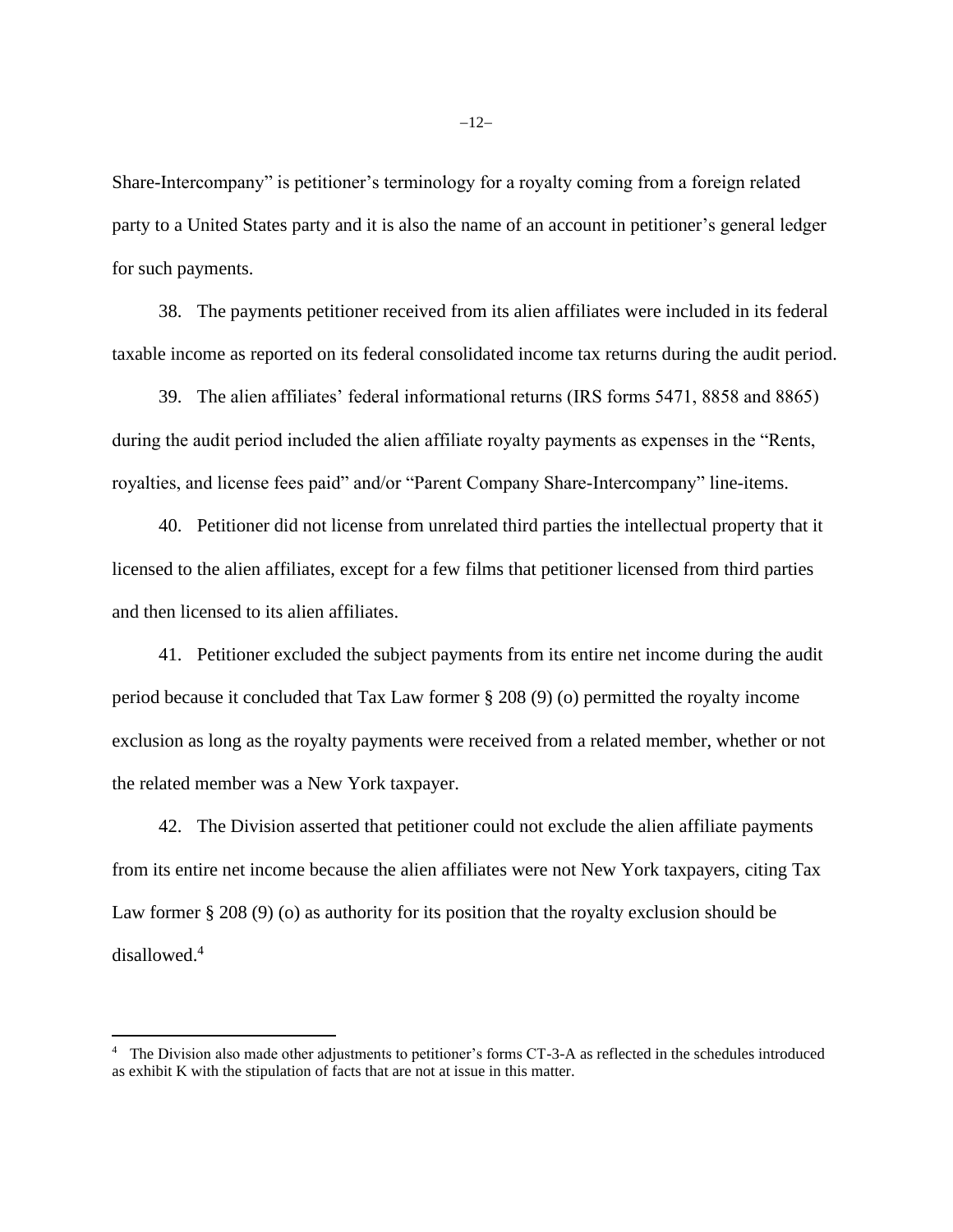43. Neither the audit supervisor, Mr. Daniel Zagorscak, nor the auditor, Ms. Angelika Moutidis, consulted with the Division's legal counsel prior to disallowing the royalty exclusion claimed by petitioner.

44. On May 8, 2017, the Division issued notice of deficiency L-046397543, which asserted tax of \$3,995,511.00, plus interest, for the audit period, and denied petitioner's overpayment claim for FYE 2008.

45. Petitioner timely filed a petition protesting the notice of deficiency.

46. The Division filed its answer to the petition, which generally denied the allegations in the petition, including the allegations that the payments petitioner received from its alien affiliates were royalties.

47. The hearing in this matter was held on June 28 and 29, 2018. In her opening statement, the Division's representative clearly stated that the majority of payments petitioner was seeking to exclude from its entire net income did not constitute royalties.

48. In 2003, the statute in question, Tax Law § 208 (9) (o) was enacted effective for tax years beginning on or after January l, 2003. Subsequently, in 2013, Tax Law § 208 (9) (o) was amended to eliminate the royalty income exclusion provision effective for tax years beginning on or after January 1, 2013.

49. Petitioner subpoenaed Ms. Deborah Liebman to appear and give testimony at the hearing in this matter. Ms. Liebman was the Division's attorney who oversaw its income tax legislation and guidance function in its Office of Counsel during the audit period.

50. Ms. Liebman testified that the Division regularly drafts proposed bills for the New York State Division of the Budget, which the Division of the Budget may incorporate into the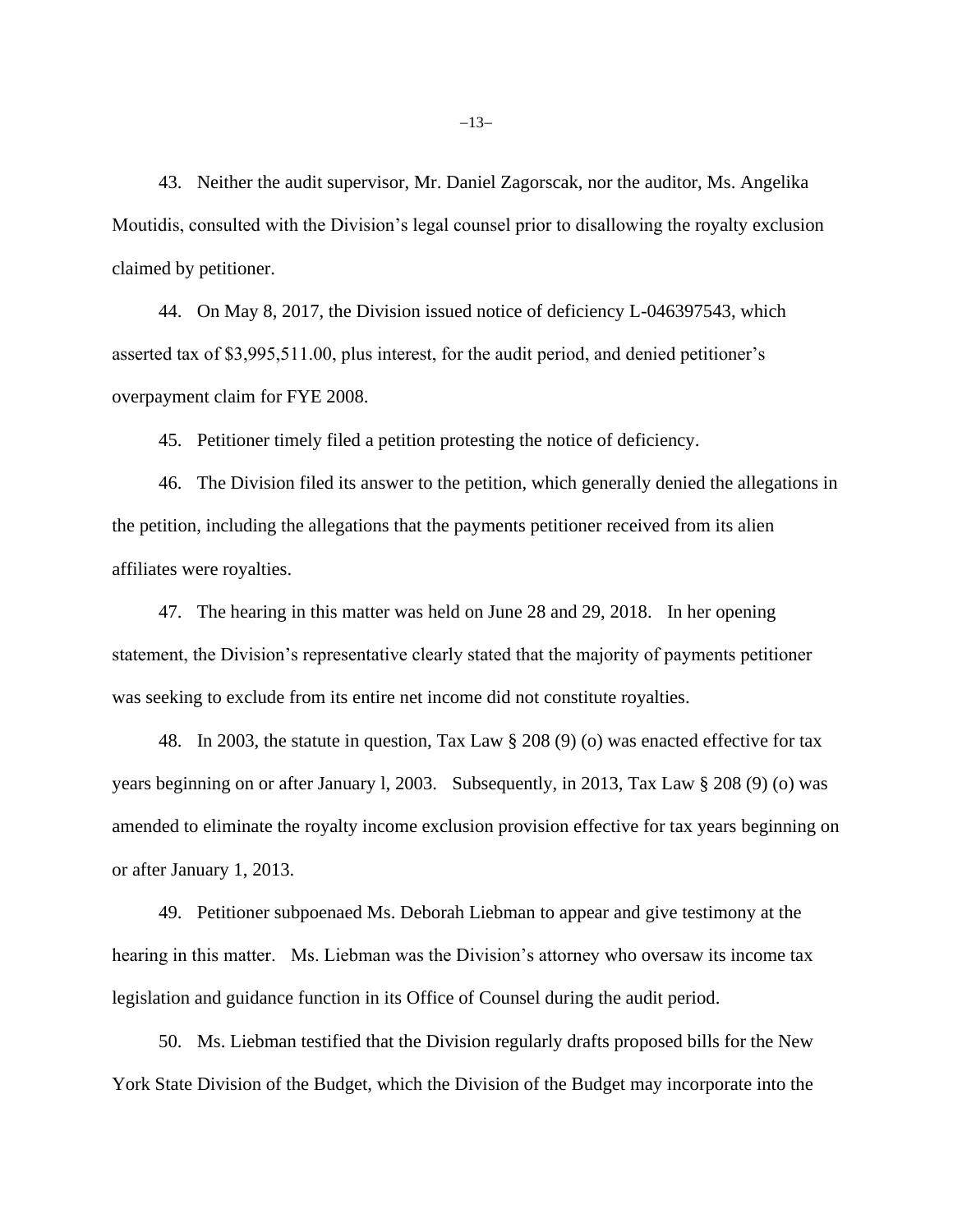New York Governor's proposed revenue bills.

51. Ms. Liebman had no specific familiarity with Tax Law former § 208 (9) (o) (3) or recollection of the subsequent amendment of the statute that occurred in 2013.

52. Ms. Liebman testified that Tax Law former § 208 (9) (o) (3) "does not say anything about" the royalty payer having to be a New York taxpayer. Likewise, Mr. Zagorscak testified that Tax Law former  $\S 208 (9) (0) (1) (A)$  stated that the royalty payer did not have to be a New York taxpayer.

53. Petitioner also subpoenaed Mr. Robert Plattner to appear and give testimony at the hearing in this matter. Mr. Plattner served as the Division's Deputy Commissioner of Tax Policy from May 2007 through February 2018.

54. Mr. Plattner testified that the Division advises the Governor's Division of the Budget if the Division believes there are constitutional infirmities with a tax statute.

55. Mr. Plattner testified that he was aware that a tax that discriminates against out-of-state taxpayers violates the Commerce Clause of the United States Constitution and that a state may not impose a tax that discriminates against interstate commerce by providing a commercial advantage to local business.

56. Mr. Plattner further testified that a tax formula that penalizes out-of-state economic activity in favor of in-state economic activity is discriminatory and violates the Commerce Clause.

### *THE DETERMINATION OF THE ADMINISTRATIVE LAW JUDGE*

The Administrative Law Judge first determined that the payments from the alien affiliates to petitioner were royalties as defined in Tax Law  $\S 208 (9) (0) (1) (C)$ . The Administrative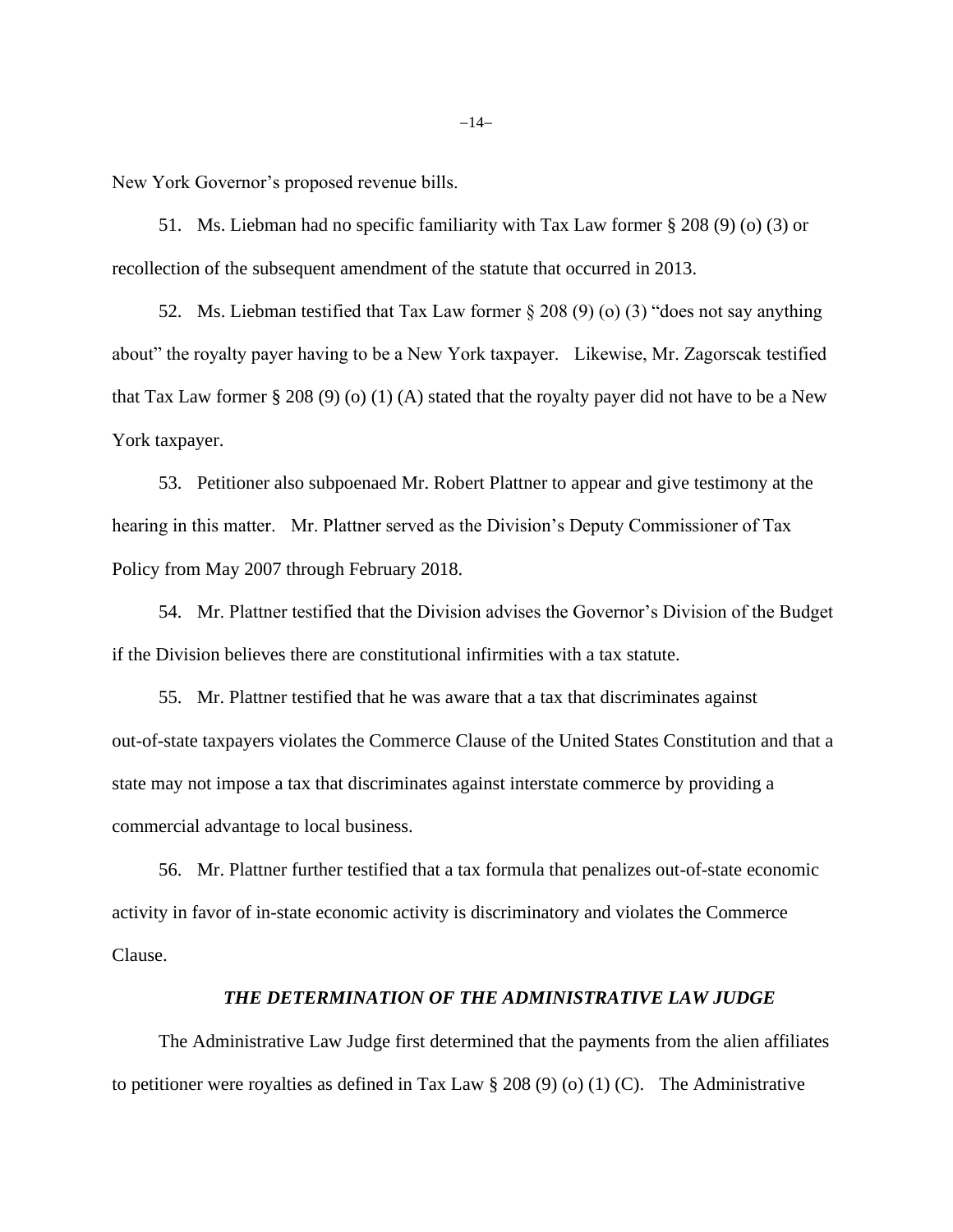Law Judge found that such payments were made in connection with the licensing of intangible assets, consistent with the terms of the agreements between petitioner and its alien affiliates. The Administrative Law Judge also noted that the Division's auditors appear to have been satisfied that the payments were royalties.

Next, the Administrative Law Judge addressed whether the royalty payments paid to petitioner by its alien affiliates were properly excluded from petitioner's ENI pursuant to Tax Law former § 208 (9) (o) (3). The Administrative Law Judge found that the legislature intended for the royalty income exclusion to work in tandem with the royalty payment add back provision under Tax Law former § 208 (9) (o) (2) to eliminate a common tax avoidance strategy by which corporate taxpayers made deductible royalty payments to controlled affiliates. According to the Administrative Law Judge, the legislature's intent was for such royalty payments to be subject to tax once, by either the payer or the payee, and not to go untaxed ("escape taxation"). The Administrative Law Judge noted that the add back provision does not apply to petitioner's alien affiliates because such entities were not New York taxpayers. He determined, accordingly, that the income exclusion provision should not apply to petitioner. The Administrative Law Judge reasoned that, otherwise, the royalty payments will not be subject to tax at all, an outcome contrary to the legislature's intent. The Administrative Law Judge found that petitioner's interpretation improperly added words to Tax Law former  $\S 208 (9)$  (o) (3) (i.e., the alien affiliates "would" have been subject to Tax Law former § 208 (9) (o) (2) *if they were New York taxpayers*). The Administrative Law Judge found further support for the Division's interpretation of the statute in the 2013 amendments to Tax Law § 208 (9) (o), by which the royalty income exclusion was repealed. The Administrative Law Judge thus concluded that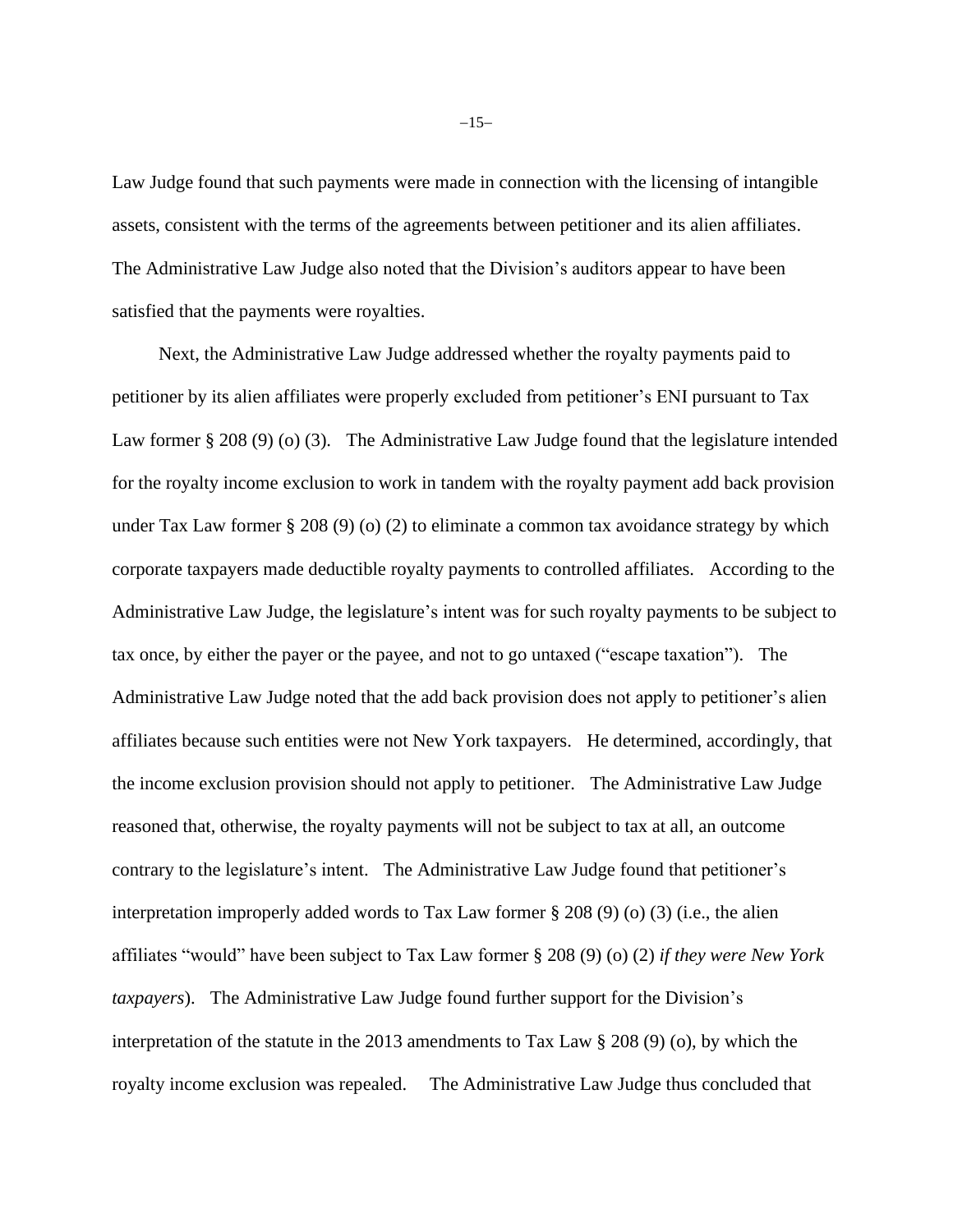petitioner improperly excluded the payments at issue from its entire net income.

Finally, the Administrative Law Judge rejected petitioner's contention that the interpretation of Tax Law former § 208 (9) (o) as applied herein violates the dormant Commerce Clause of the United States Constitution. The Administrative Law Judge determined that Tax Law former § 208 (9) (o) does not impose a heavier burden on royalty payments based on the location of the payer. Rather, the Administrative Law Judge found that the statute subjects royalty payments to tax once regardless of whether the payer is a New York taxpayer. The Administrative Law Judge also noted that the add back and exclusion provisions are triggered only if the payer and payee are related parties as defined in the statute. Accordingly, the Administrative Law Judge concluded that the statute, as applied, does not discriminate against interstate (or foreign) commerce.

The Administrative Law Judge thus denied the petition and sustained the notice of deficiency.

### *ARGUMENTS ON EXCEPTION*

As it did below, petitioner contends that Tax Law former § 208 (9) (o) (3), properly construed, permits the exclusion of the payments at issue. The focus of petitioner's statutory construction argument is the statute's use of the word "would." That is, the statute permits taxpayers to deduct related member royalties unless such royalties "would not be required" to be added back under the royalty add back provision. According to petitioner, considering that the statutory definition of related member expressly includes nontaxpayers, this phrasing means that the royalty income exclusion applies if the royalty is the *type* that *would* be required to be added back, regardless of whether it *is* added back. In other words, petitioner contends that, if none of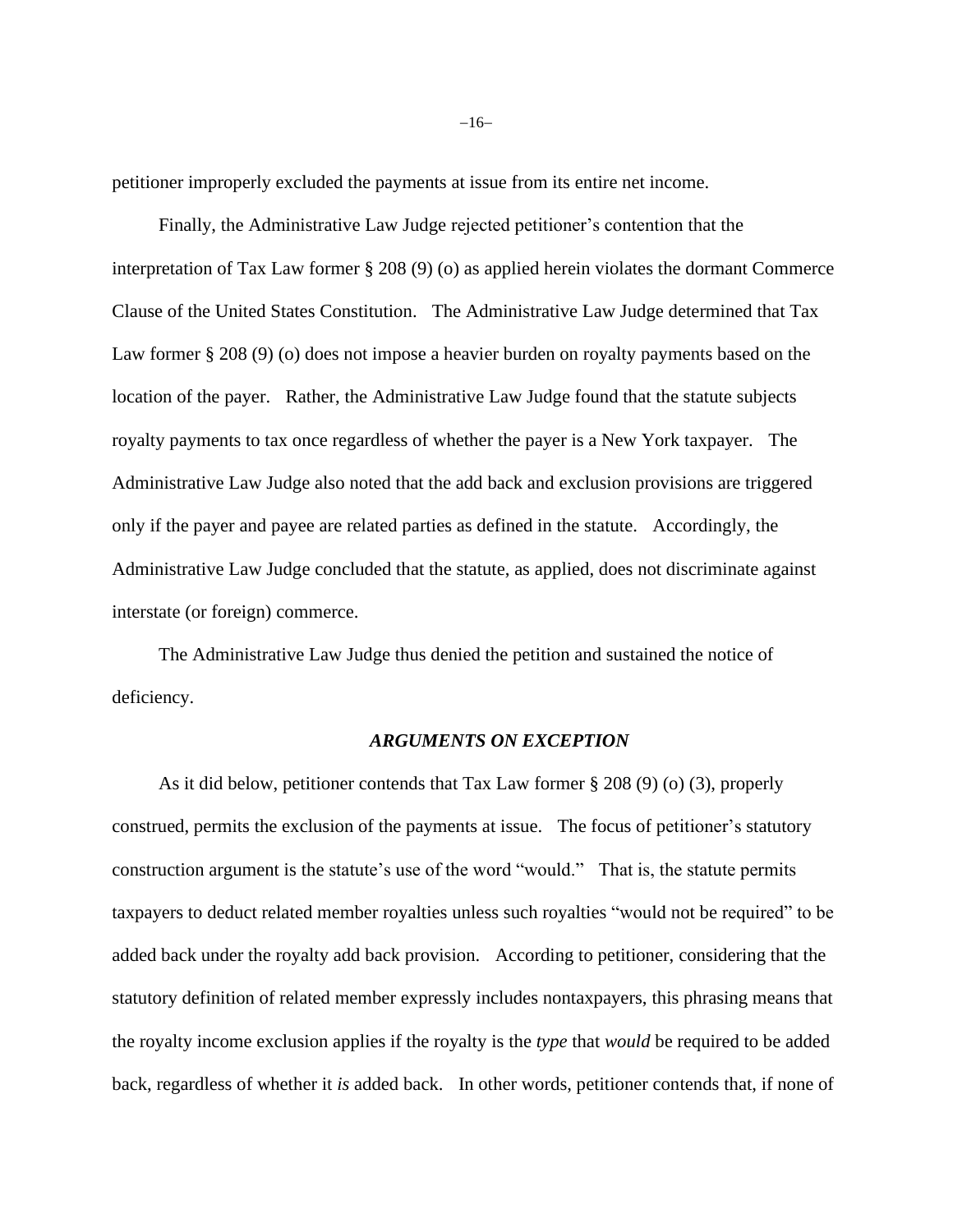the statutory exceptions to the add back apply, then the income may be excluded. Petitioner asserts that other provisions of the Tax Law and the Divisions regulations use "would" in a similar manner. Petitioner also notes that the legislature could have drafted the statute to expressly require that royalty payments be added back on a New York return for the royalty income exclusion to apply but did not. Petitioner thus contends that the statutory language compels a result in its favor.

Petitioner takes issue with the determination's conclusion that its interpretation effectively adds words to the statute. To the contrary, petitioner asserts that its interpretation comports with the meaning of "would" as used therein and that it is the Administrative Law Judge's construction that effectively rewrites the statute to require that the royalty payer be a New York taxpayer for the income exclusion to apply.

Petitioner contends that the determination failed to apply the statute's unambiguous language and thus impermissibly looked to legislative history and legislative intent for guidance. Petitioner notes that the determination did not expressly find that the statute was ambiguous, but even if it did, petitioner contends that the determination relied on the wrong legislative history. Specifically, petitioner asserts that the determination erroneously relied on the legislative history of the expense add back provision, not the income exclusion provision. Petitioner contends that the determination simply speculates that the legislature's intent in enacting the expense add back extends to the income exclusion. Petitioner also contends that the determination erroneously found that the 2013 repeal of the exclusion supports its interpretation. Petitioner contends that the legislature's intent in 2013 has no bearing on its intent in 2003 when the law at issue was enacted. Petitioner further asserts that the determination's reliance on the Division's 2013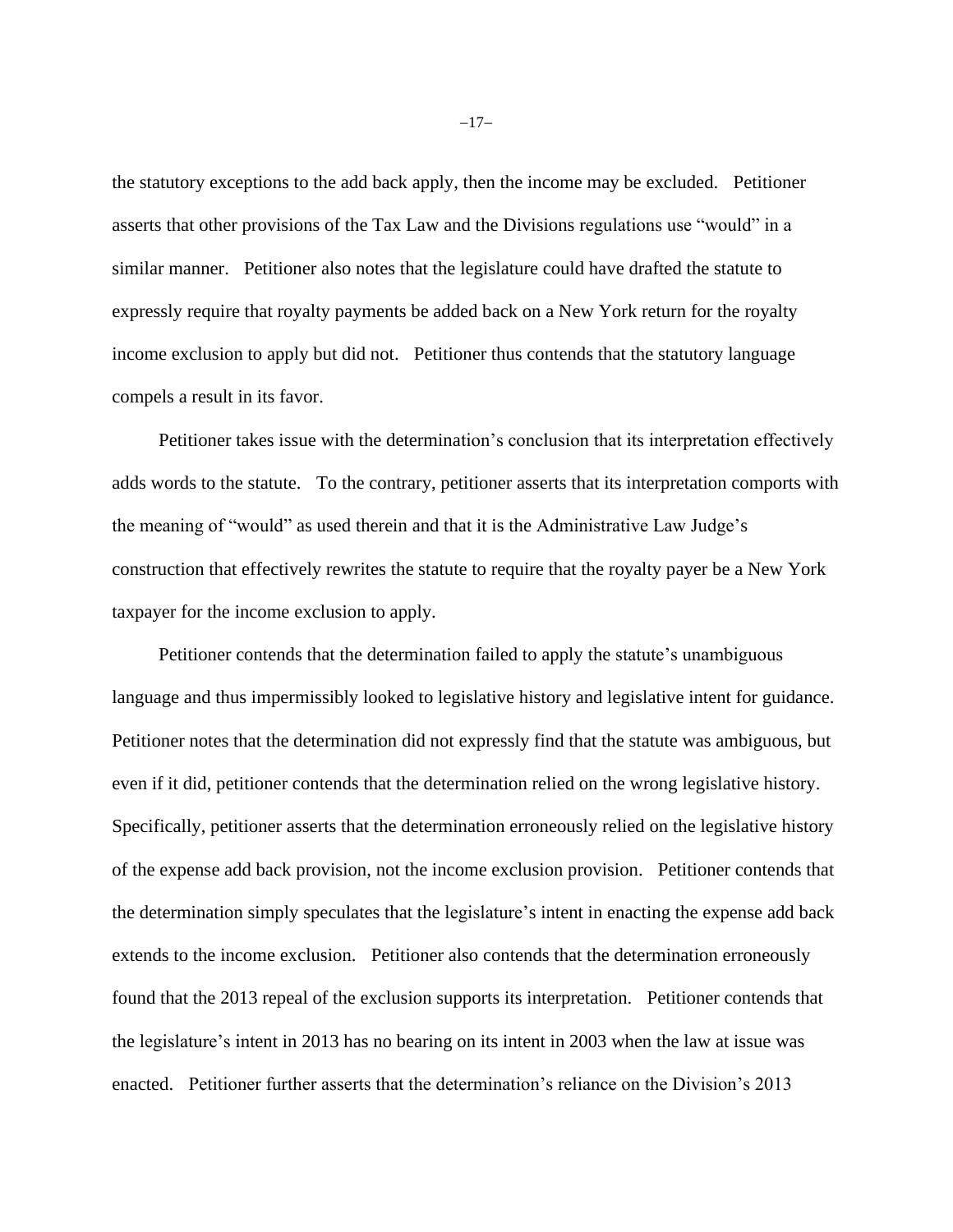memorandum in support of the repeal legislation was erroneous. Petitioner contends that this document reflects the Division's concerns regarding the income exclusion that arose after the law was passed in 2003. Petitioner argues that the Division's 2013 memorandum actually supports its position in the present matter because, according to petitioner, it shows the Division's concern that the exclusion statute did not require the related member payer to be a New York taxpayer.

Petitioner also contends that the determination erroneously relied on the Division's policy concerns in interpreting the royalty income exclusion statute. Petitioner asserts that the "escape from taxation" outcome decried in the determination can also effectively occur under the Division's interpretation, such as when the related member royalty payer is a New York taxpayer with a negligible business allocation percentage (BAP). Under that scenario, according to the Division's interpretation, the payee gets the income exclusion because the taxpayer-payer adds back the royalty payment. However, given the payer's very low BAP, very little tax will ultimately be paid to New York on the added-back royalty. Hence, according to petitioner, the concern that royalty payments between related members might go untaxed is not a reason to favor the Division's interpretation. Petitioner further contends that, even if these policy considerations were justified, the determination's interpretation is impermissible because such policy considerations cannot override the plain statutory language.

As it did below, petitioner also asserts that the determination's application of the royalty income exclusion in the present matter discriminates against interstate and foreign commerce in violation of the dormant Commerce Clause of the United States Constitution. According to petitioner, the application of this provision is discriminatory because it conditions the benefit of

−18−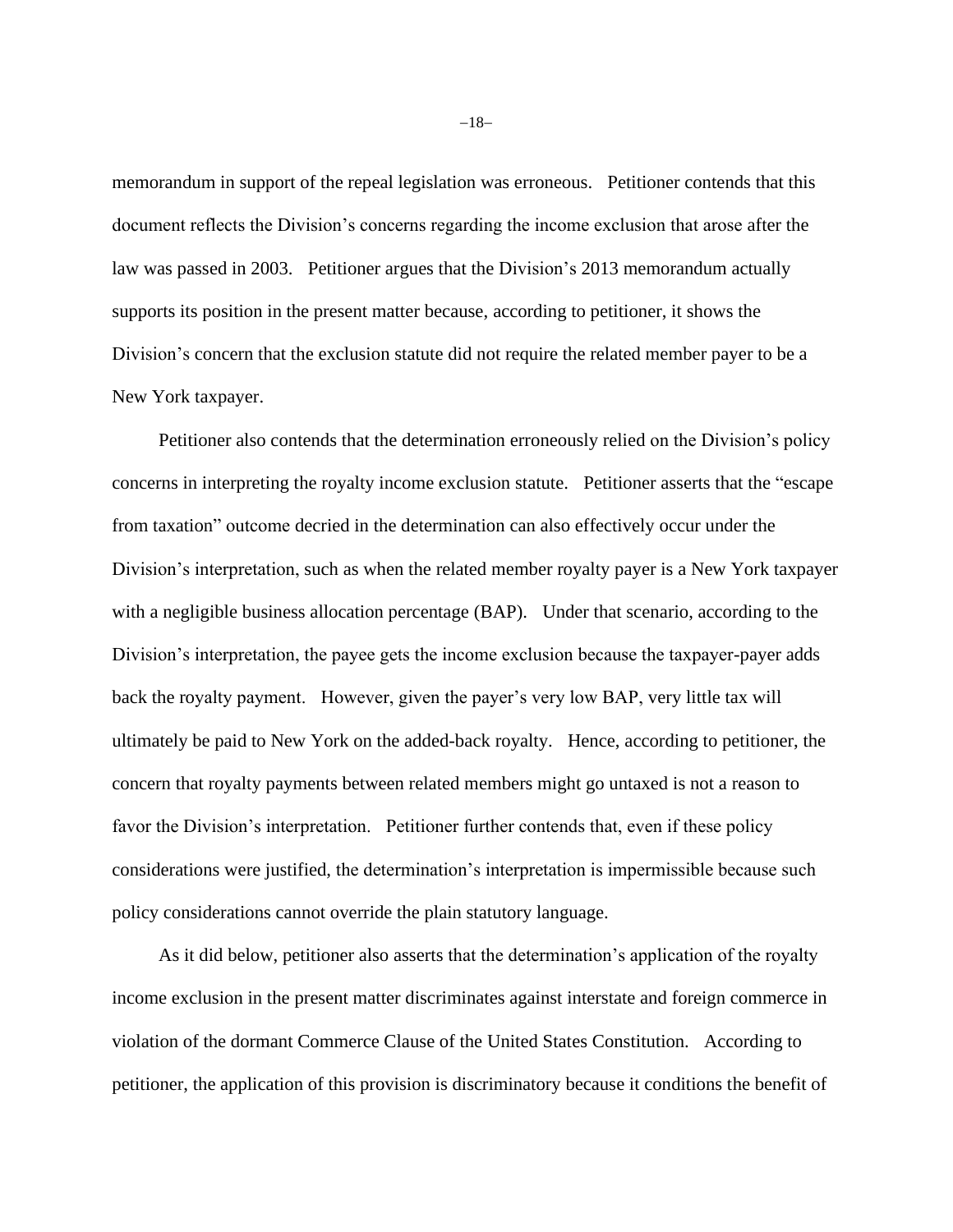the exclusion on whether the alien affiliates are New York taxpayers with U.S. taxable income. In other words, according to petitioner, the determination's interpretation results in disparate treatment based solely on the extent of the related member's New York activities. Petitioner thus argues that the statute as applied forecloses tax-neutral decisions by discriminating against out-of-state intellectual property licensing activity and thereby puts pressure on taxpayers to conduct such licensing activity with affiliates that do business in New York.

Petitioner also contends that the determination's interpretation of the royalty income exclusion violates the fundamental statutory construction principle that statutes must be interpreted to avoid constitutional infirmities. Petitioner asserts that its interpretation passes constitutional muster and therefore must be preferred to the determination's, even if the royalty income exclusion is reasonably open to two interpretations.

Petitioner also argues that the determination's constitutional analysis is fundamentally flawed because it does not analyze similarly situated taxpayers. According to petitioner, the proper analysis here is a comparison between a taxpayer parent-taxpayer subsidiary and a taxpayer parent-nontaxpayer subsidiary, similarly situated in all other respects. Petitioner contends that the determination improperly compared petitioner's related entity transactions to similar transactions between non-related entities.

Petitioner contends that the "subject to tax once" outcome of the royalty add back and income exclusion provisions does not render the income exclusion constitutional as applied in the present matter because such an outcome relates only to the tax base of the related members, not their tax burden. Petitioner notes that, as discussed, the difference in tax burden between a taxpayer like petitioner who loses out on the exclusion under the Division's interpretation and

−19−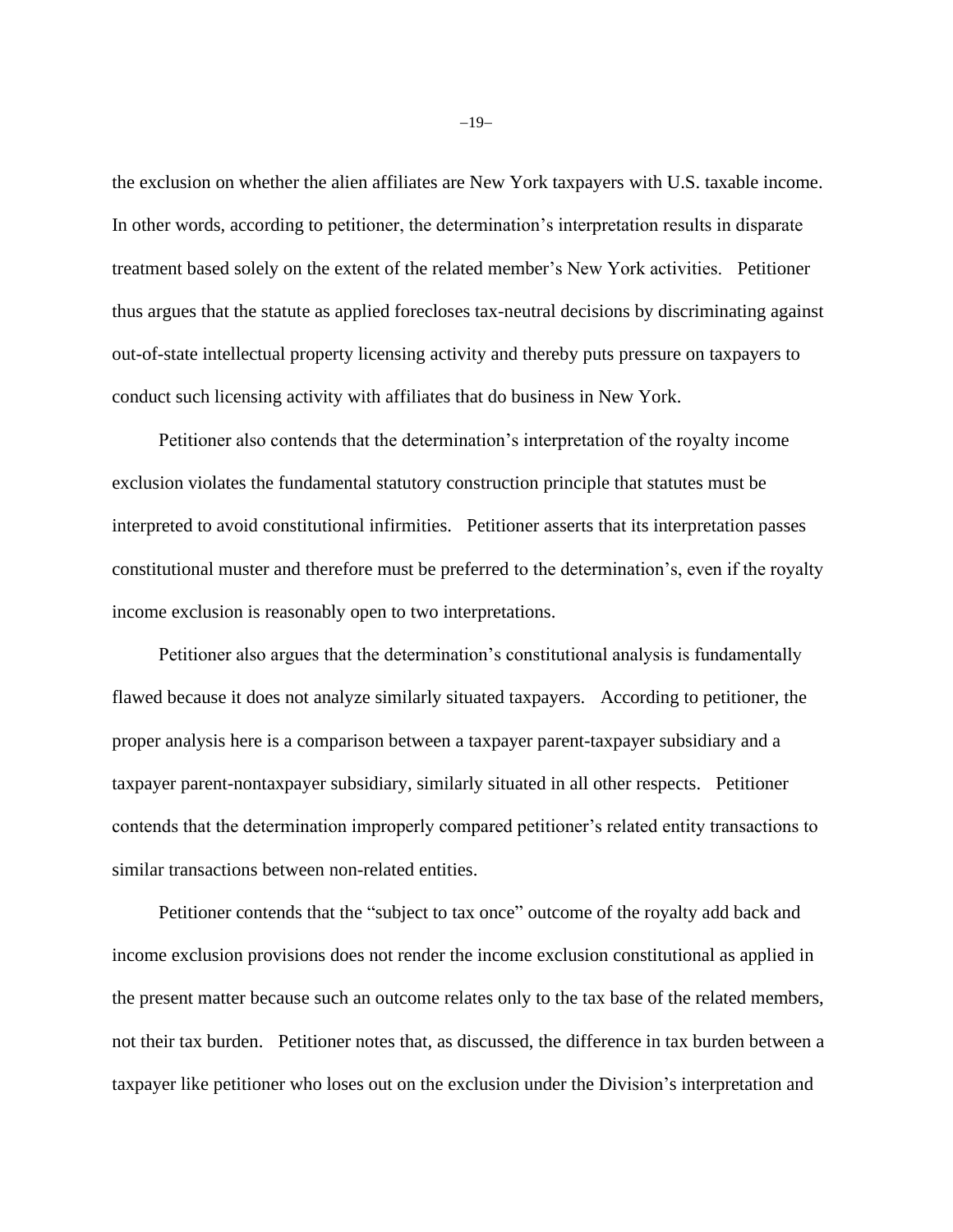the parent of a subsidiary with a minimal New York presence under the same interpretation is significant. According to petitioner, the impact of a tax is discriminatory even if the income is always included in one entity's tax base because it imposes a heavier tax burden on a New York parent that engages in intellectual property licensing activity with non-New York subsidiaries.

In response, the Division asserts, first, that the relevant statutes should be interpreted strictly against petitioner in accordance with the statutory construction rule for exemptions and exclusions as described in *Matter of Wegman's Food Mkts., Inc. v Tax Appeals Trib. of the State of N.Y.* (33 NY3d 587 [2019]).

The Division agrees with the determination's conclusion that, under the statutory scheme in effect during the period at issue, a royalty recipient cannot deduct royalty payments if those payments are not also required to be added back by the related party royalty payer. The Division contends that the deduction is prohibited because, in the language of Tax Law former § 208 (9) (o) (3), the royalty payments at issue "would not be required to be added back" because petitioner's alien affiliates are not New York taxpayers and are thus not subject to Tax Law former  $\S 208 (9) (0) (2)$ . Hence, the alien affiliates "would [never] be required" to add back the royalty payments. The Division echoes the determination's finding that petitioner's proposed interpretation reads words into the statute (i.e., the alien affiliates "would" have been subject to Tax Law former § 208 (9) (o) (2) *if they were New York taxpayers*). In addition to the requirement that the royalty payer be a New York taxpayer, the Division asserts that the term "would" conditions the availability of the deduction on whether one of the three statutory exceptions applies. The Division contends that only a royalty payer that is a New York taxpayer "would" be required to add back a royalty payment "under" Tax Law former § 208 (9) (o) (2).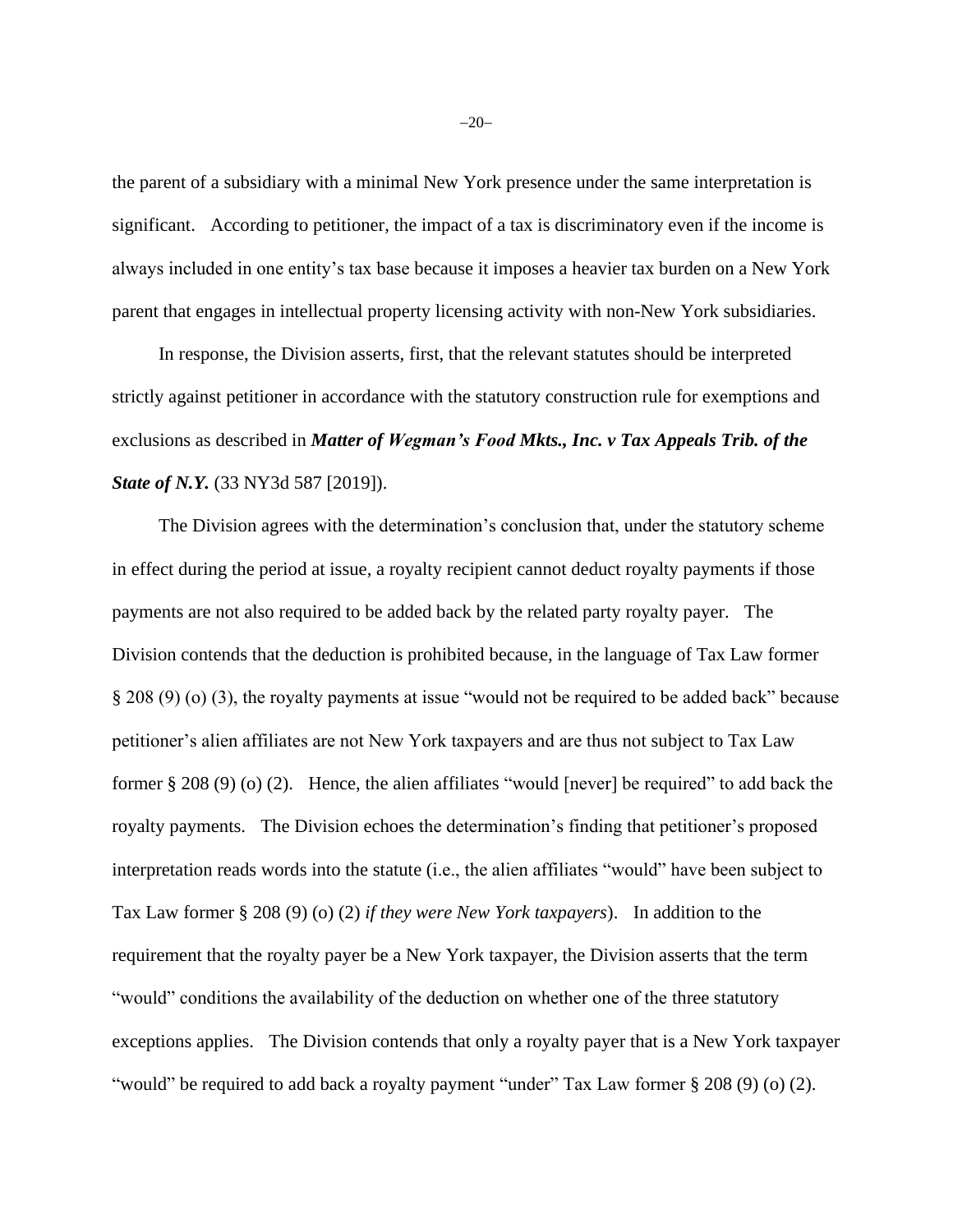According to the Division, then, the reference in Tax Law former § 208 (9) (o) (3) to "related member," a term that includes nontaxpayers, does not support petitioner's position. The Division notes further that Tax Law former § 208 (9) (o) (2) requires the add back for royalty payments to related members and thus requires the add back whether or not such royalty payments are made to a New York taxpayer.

The Division also argues that its interpretation of Tax Law former  $\S 208 (9)$  (o) (3) is consistent with the legislative history of Tax Law former § 208 (9) (o) (2), as well as the 2013 amendments of those provisions. The Division cites its own memoranda in support of the enactment of the expense add back in 2003 and the repeal of the income exclusion provision and modification to the expense add back in 2013.

The Division also contends that Tax Law former  $\S 208 (9) (0) (3)$ , as applied, does not discriminate against interstate or foreign commerce. The Division denies petitioner's claim that that provision, as interpreted in the determination, favors New York taxpayers. The Division's argument relies on the notion, discussed above, that the royalty payments are subject to tax once whether the related member royalty payer is a New York taxpayer or not. The Division asserts that the royalty income exclusion and deduction add back provisions must be construed as a whole and that petitioner's argument on this issue improperly considers these provisions in isolation. The Division further contends that the complimentary exclusion and add back features of Tax Law former § 208 (9) (o) distinguish the present matter from the cases cited by petitioner in support of its position.

In support of its own exception, the Division asserts that the determination improperly found that payments by the alien affiliates pursuant to agreements to distribute motion pictures

−21−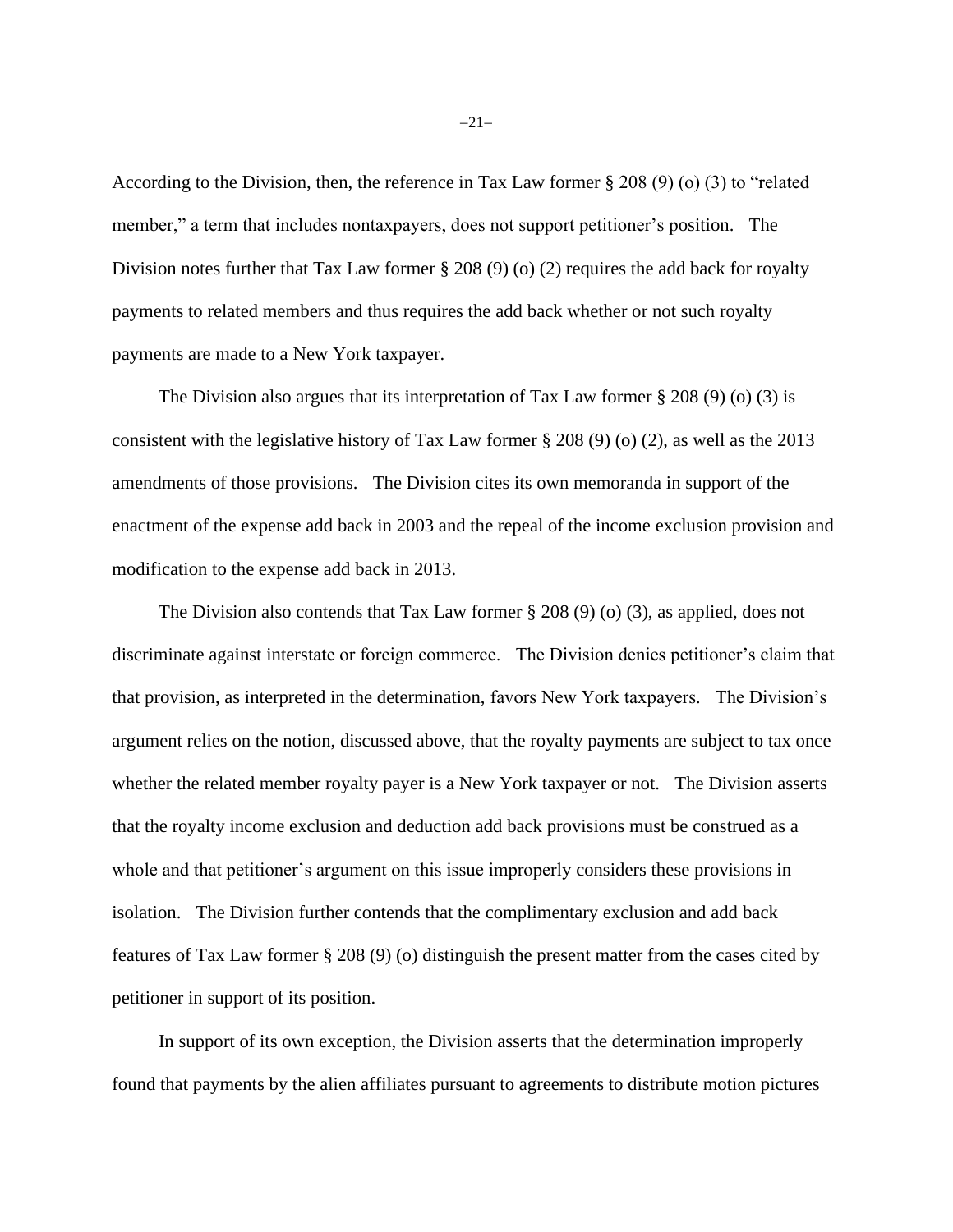and television programs were royalties under the statutory definition. The Division contends that, while there may be intellectual property rights in a motion picture or television program, payments for the distribution of these "complete and final" products are not directly connected to such intangible assets. The Division further contends that the fact that petitioner receives no payment and is required to reimburse its alien affiliates for their distribution costs if distribution revenues are insufficient confirms that the distribution agreements do not license intangible assets, contrary to the determination. The Division notes also that petitioner reported payments from its distribution agreements on its tax returns as gross receipts and not gross royalties.

Additionally, the Division contends that petitioner failed to prove the amount of the payments it seeks to deduct as royalty payments.

In response to the Division's exception, petitioner asserts that it proved that the arrangements between the alien affiliates and Buena Vista International, Inc. were intellectual properties (IP) licensing transactions and that the payments to Buena Vista from the alien affiliates were royalties. Petitioner asserts that royalty payments are broadly defined in Tax Law § 208 (9) (o) (1) (C). Petitioner notes that the auditors were satisfied that the payment to Buena Vista were royalties; that the agreements between Buena Vista and the alien affiliates are structured as and use the language of IP licensing agreements; that the agreements would be considered IP licensing agreements under federal law; that its tax principal credibly testified regarding the agreements; and that its redaction of portions of the agreements in the record should not undermine the credibility of those documents for purposes of this matter.

Petitioner also opposes the Division's claim that petitioner failed to prove the royalty amounts paid by the alien affiliates. Petitioner notes that this was not an issue on audit and that

−22−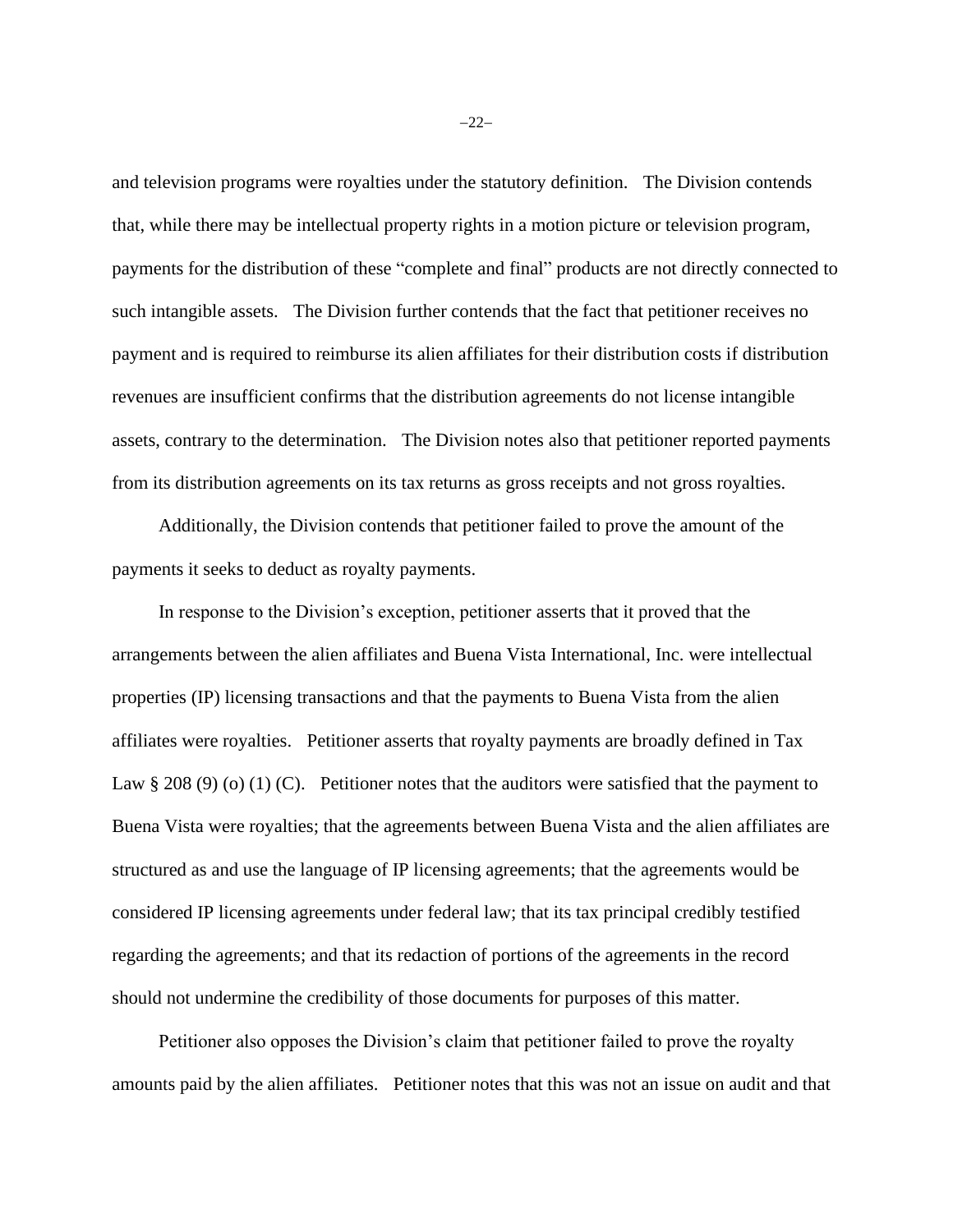it was raised at the hearing for the first time. Petitioner notes that its tax principal testified credibly regarding the amount of the royalty payments at issue. Petitioner notes that the Division offered no evidence to rebut the documentation or the testimony presented to show the amount of the subject payments.

On the question of statutory construction, petitioner takes the position that language of Tax Law former § 208 (9) (o) (3) is unambiguous and thus leaves no room for interpretation. Even allowing for ambiguity, petitioner contends that, as an exclusion, this provision must be construed in its favor. Petitioner contends that the rule to the contrary as expressed in *Matter of Wegman's Food Mkts., Inc. v Tax Appeals Trib. of the State of N.Y* is dicta and that the concurring opinion in that case more accurately states the law (33 NY3d at 596-602).

#### *OPINION*

Article 9-A of the Tax Law imposes a franchise tax on all domestic and foreign corporations doing business, employing capital, owning or leasing property, or maintaining an office in New York State (Tax Law § 209 [1] [a]). Corporations located within the Metropolitan Commuter Transportation District are also subject to an additional surcharge tax (Tax Law former § 209-B). During the years at issue, corporations reported their article 9-A tax liability on the greatest of four alternative bases, one of which was entire net income (ENI) (Tax Law former § 210 [1]). Petitioner reported its liability during the years at issue on the ENI base (Tax Law former § 210 [1] [a]).

ENI is generally the taxpayer's entire federal taxable income with modifications that either add to or subtract from federal taxable income (Tax Law former § 208 [9]). During the years at issue, ENI consisted of investment income and business income (Tax Law former § 208 [6], [8]).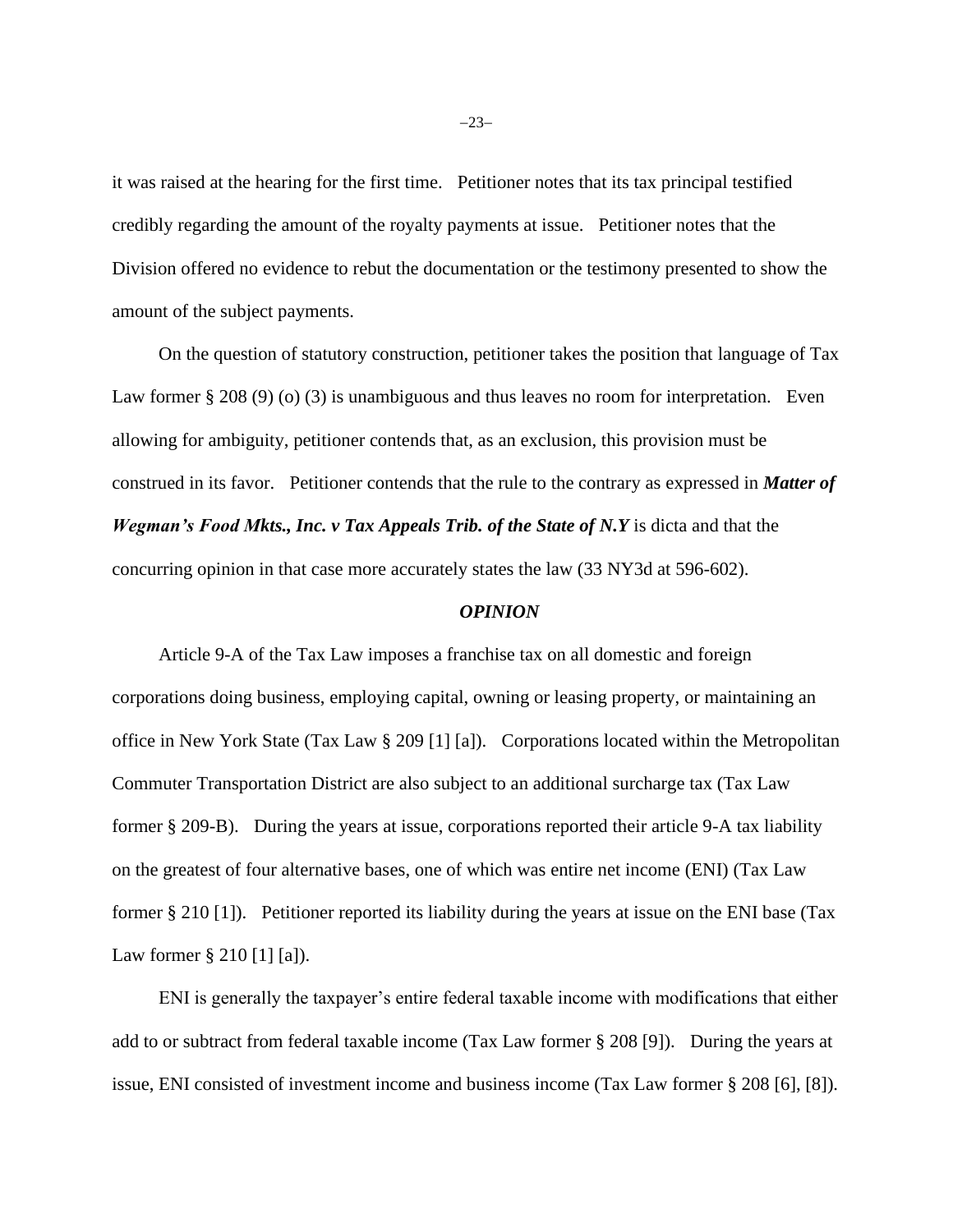Investment income was allocated to New York using the investment allocation percentage (Tax Law former § 210 [3] [b]). Business income was allocated to New York using the business allocation percentage (BAP) (Tax Law former § 210 [3] [a]). These allocated amounts were totaled to arrive at the ENI base, which was subject to tax at the applicable rate (Tax Law former § 210 [1] [a]).

We first address the Division's contention that petitioner failed to prove the amount of the payments claimed as royalties during the years at issue. Petitioner bears the burden to overcome the asserted deficiency (*Matter of Grace v New York State Tax Commn.*, 37 NY2d 193, 195 [1975] *rearg denied* 37 NY2d 816 [1975], *lv denied* 338 NE2d 330 [1975]; Tax Law § 1089 [e]). As the Division correctly notes, this includes establishing the accuracy of the amount it seeks to exclude from its ENI as royalty payments. It is unclear from the record when the Division first raised this issue. The notice of deficiency was premised solely on the Division's position that petitioner's deduction of claimed royalty payments from its federal taxable income in computing its ENI was contrary to Tax Law former § 208 (9) (o) (3) (*see* finding of fact 42) and the Division's answer does not raise this issue. The Division did, however, raise this issue in its opening statement at the hearing. The Division may raise an alternate ground for an assessment so long as the petitioner is afforded sufficient notice and an opportunity to be heard (*see Matter of Clark*, Tax Appeals Tribunal, September 14, 1992).

While petitioner denies the Division's contention, it makes no procedural objection. That is, it does not contend that the timing in raising this issue was fundamentally unfair or contrary to the principles of due process (*see Matter of Sholly*, Tax Appeals Tribunal, January 11, 1990 [procedural improprieties that raise fairness or due process concerns may require a shift in the

−24−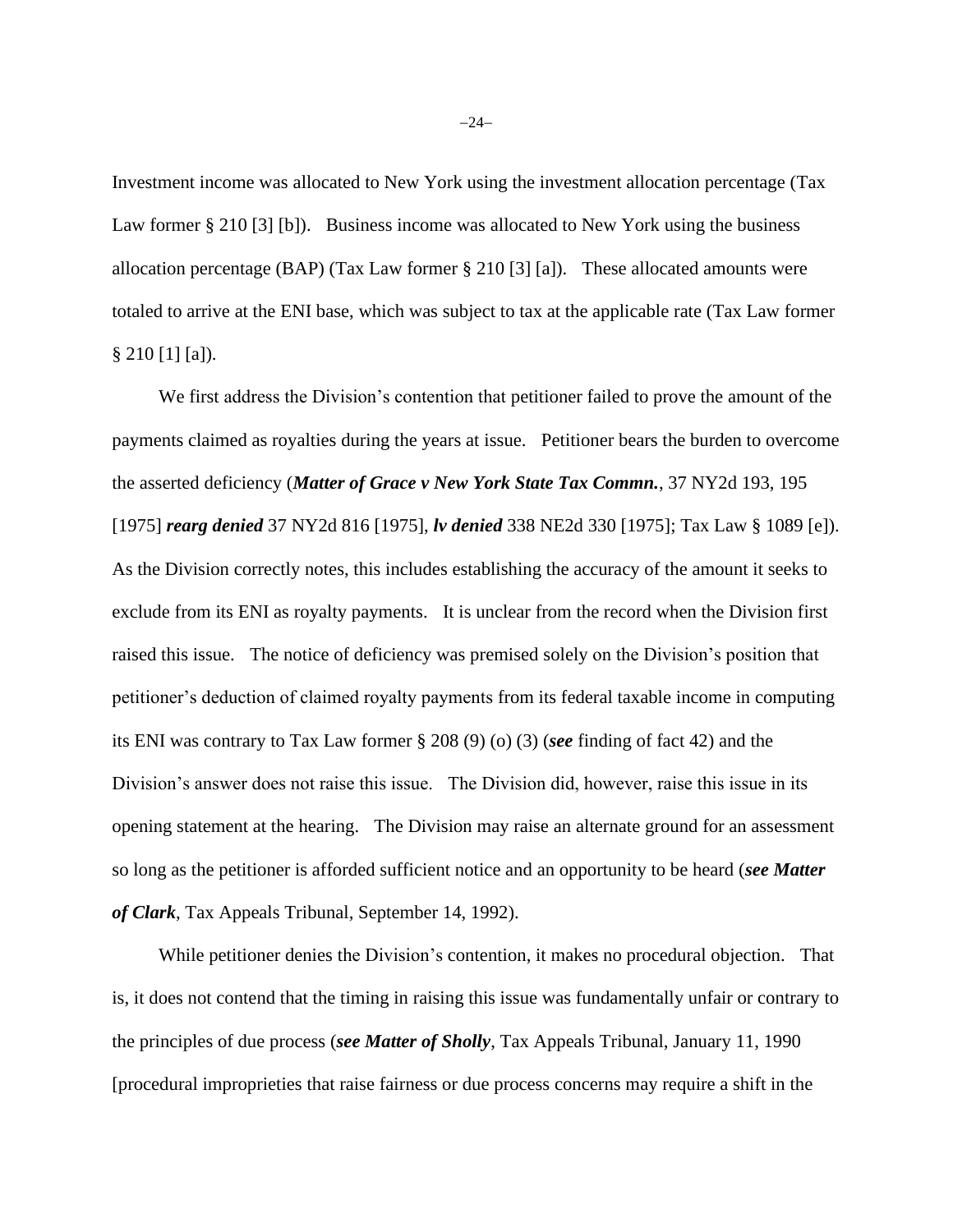burden of proof]). Hence, we do not address that question.

With respect to the merits of the Division's contention, we defer to the Administrative Law Judge's finding that Mr. Solomon, petitioner's tax principal, credibly testified that the amounts claimed as royalties came directly from petitioner's accounting system (*see* finding of fact 33). Although we are not bound by an administrative law judge's credibility assessment, we find nothing in this record to alter it (*Matter of Strachan*, Tax Appeals Tribunal, June 28, 2018). We also find it significant in this case that, despite an extensive audit of the records of petitioner's business operations,<sup>5</sup> and despite the number and amount of payments claimed as royalties, neither the audit report nor the auditor's testimony contend that the amount of such payments was inaccurate (*see* finding of fact 21). Accordingly, we conclude that petitioner's records were accurate with respect to the claimed royalty payments and that petitioner's returns, as modified (*see* findings of fact 10 and 12), accurately reflect petitioner's records.

We next address whether petitioner's deduction of the royalty payments from its federal taxable income in computing its ENI for the years at issue pursuant to the royalty income exclusion provision under Tax Law former § 208 (9) (o) (3) was proper.

During the period at issue, Tax Law former § 208 (9) (o) (3) stated:

"Royalty income exclusions. For the purpose of computing entire net income or other taxable basis, *a taxpayer shall be allowed to deduct royalty payments* directly or indirectly *received from a related member* during the taxable year to the extent included in the taxpayer's federal taxable income *unless such royalty payments would not be required to be added back under [Tax Law former § 208 (9) (o) (2)]* or other similar provision in this chapter" (emphasis added).

<sup>&</sup>lt;sup>5</sup> The tax field audit record, which is in evidence as part of the audit report, shows that 262.50 hours were charged to the audit over three-plus years.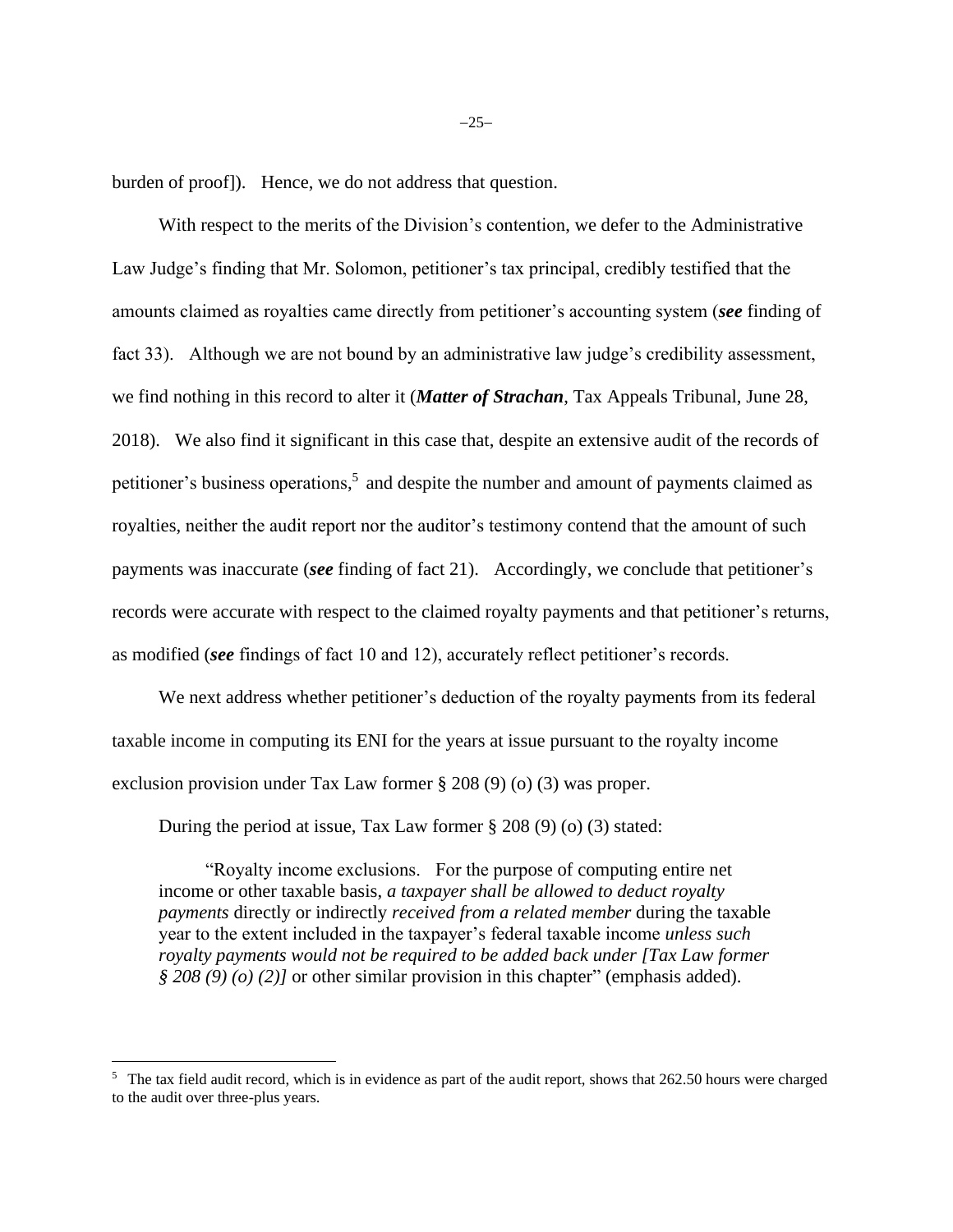Tax Law former § 208 (9) (o) (2), referenced above, is the royalty expense add back. That provision requires a taxpayer to add back royalty payments made to a related member in computing ENI, to the extent such payments were deductible in calculating federal taxable income, unless one of the following exceptions apply: (1) the taxpayer-royalty payer is included in a combined report with the related member-royalty payee; (2) the related member-royalty payee later pays the royalty amounts to an unrelated party during the taxable year; or (3) the royalty payments are made to a non-U.S. related member that is subject to a comprehensive tax treaty with the United States. None of these exceptions apply here.

As to the correct standard of construction of Tax Law former § 208 (9) (o) (3), where, as in the present matter, "the question is whether taxation is negated by a statutory exclusion or exemption, . . . 'the presumption is in favor of the taxing power'" (*Matter of Wegman's Food Mkts., Inc. v Tax Appeals Trib. of the State of N.Y.* (33 NY3d at 592 quoting *Matter of Mobil Oil Corp. v Finance Adm'r of City of N.Y.* 58 NY2d 95, 99 [1983]). This means that any ambiguity or uncertainty in the meaning of the statute must be resolved against the taxpayer and that the taxpayer's interpretation of the statute must be not only plausible, but must be the only reasonable construction (*Matter of Charter Dev. Co., L.L.C. v City of Buffalo*, 6 NY3d 578, 582 [2006]). We disagree with petitioner's contention that the court's opinion in *Wegman's* on this point is dicta (*see* 33 NY3d at 592 ["We reiterate our settled rule of construction to ensure consistent application of taxing statutes"]). We thus also disagree with petitioner that we should be guided by the rule expressed in the concurring opinion (*see id.* at 596-602).<sup>6</sup>

<sup>&</sup>lt;sup>6</sup> Indeed, *Matter of Wegman's* appears to render meaningless any argument over a statute's classification as an exclusion or exemption.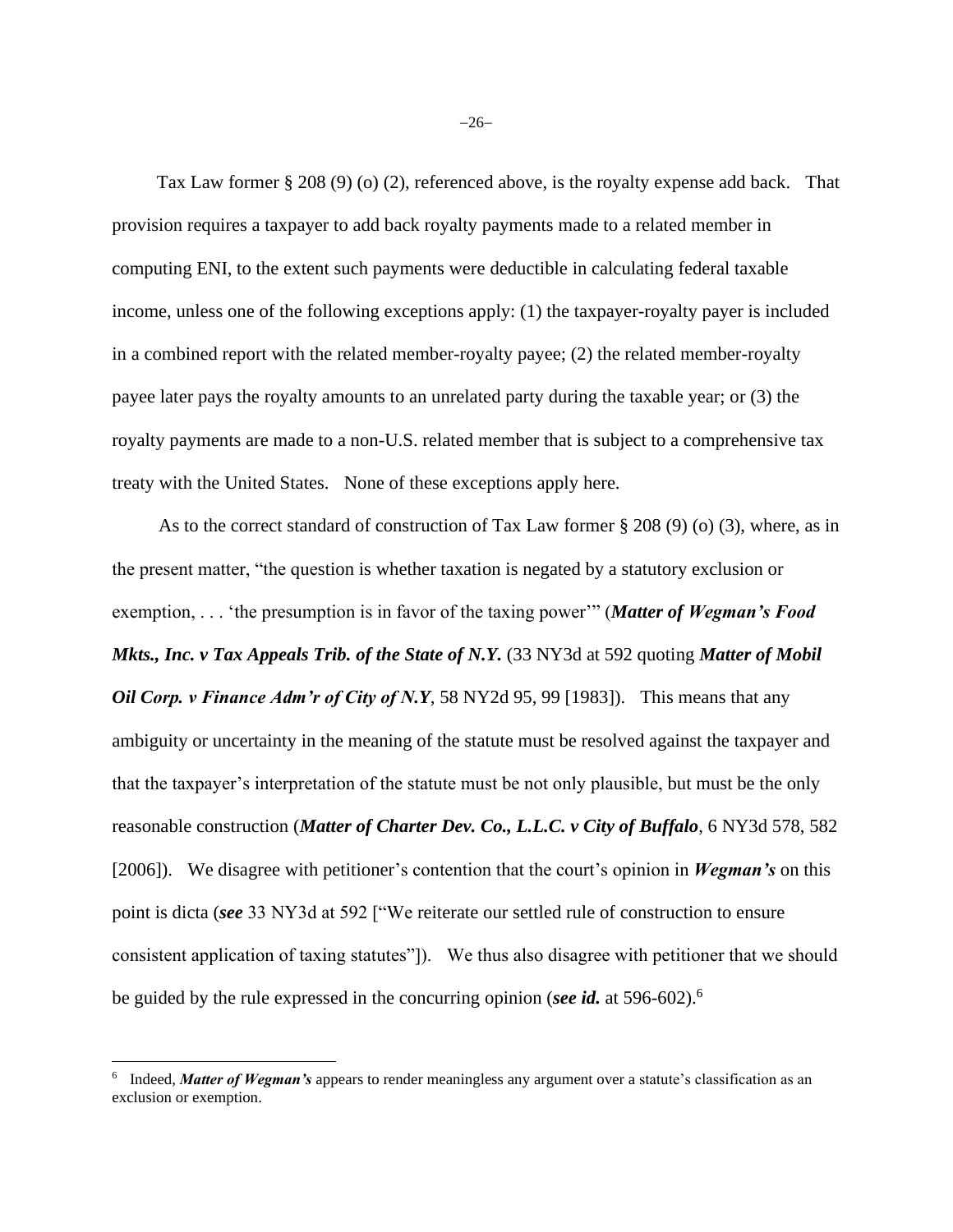The language of the statute "is the clearest indicator of legislative intent and courts should construe unambiguous language to give effect to its plain meaning" (*Matter of DaimlerChrysler Corp. v Spitzer*, 7 NY3d 653, 660 [2006]). The statutory language "must be read in [its] context, and words, phrases, and sentences of a statutory section should be interpreted with reference to the scheme of the entire section" (McKinney's Cons Laws of NY, Book 1, Statutes § 97). Ultimately, proper statutory construction focuses on "the precise language of the enactment in an effort to give a correct, fair and practical construction that properly accords with the discernable intention and expression of the Legislature [citation omitted]" (*Matter of 1605 Book Ctr. v Tax Appeals Trib. of State of N.Y.*, 83 NY2d 240, 244, 245 [1994], *cert denied* 513 US 811 [1994]).

 Turning to our analysis of the statutory language, we note first that there is no dispute that petitioner and its alien affiliates were "related members" as used in Tax Law former § 208 (9) (o) (3). As defined in Tax Law former  $\S 208 (9) (0) (1) (A)$ , that term means an entity or entities that have a controlling interest in another entity or entities. The definition expressly provides that a related member may be a nontaxpayer.

 As to whether the alien affiliate payments were royalties, Tax Law § 208 (9) (o) (1) (C) defines royalty payments for purposes of the income exclusion and expense add back as:

"[P]ayments directly connected to the acquisition, use, maintenance or management, ownership, sale, exchange, or any other disposition of licenses, trademarks, copyrights, trade names, trade dress, service marks, mask works, trade secrets, patents and any other similar types of intangible assets as determined by the commissioner, and includes amounts allowable as interest deductions . . . to the extent such amounts are directly or indirectly for, related to or in connection with the acquisition, use, maintenance or management, ownership, sale, exchange or disposition of such intangible assets" (Tax Law  $\S 208$  [9] [o] [1] [C]).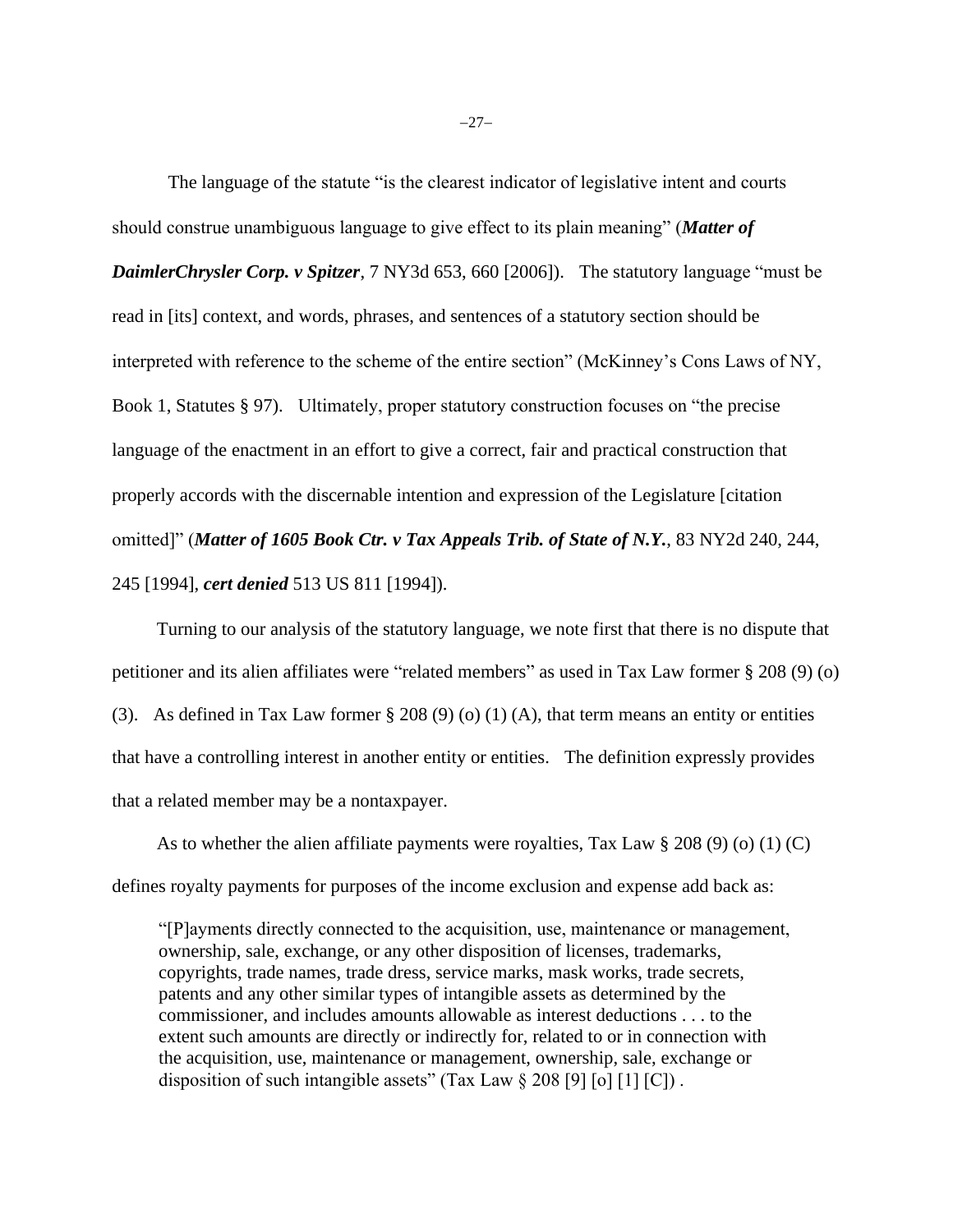The Division challenges payments made pursuant to agreements between Buena Vista International, Inc. and certain alien affiliates to distribute motion pictures and television programs (*see* finding of fact 31). These agreements are in the form of licensing agreements pursuant to which the licensor (Buena Vista International) grants to the licensee (the alien affiliate) the right to advertise, promote, produce and license the product for distribution in a specific geographical area (*id.*). Copyright protection extends to "motion pictures and other audiovisual works" (17 USC § 102 [6]). Copyright includes the right to distribute copies of the work in physical form and to exhibit the work publicly (17 USC § 106 [1], [4]). The agreements thus show that the challenged payments were for the use, or license to use, Buena Vista International's copyright interests in certain motion pictures and television programming. Payments for the use of copyrights are expressly included in the definition of royalty payments in Tax Law § 208 (9) (o) (1) (C).

In reaching this conclusion, we necessarily reject the Division's contention that payments to distribute complete and final films (*see* finding of fact 31) are not directly connected to intangible assets. As noted, copyright, which is an intangible asset, includes the right to distribute a work in physical form; here, a complete and final film. We also reject the Division's contention that the structure of compensation under the agreements, whereby the licensee is guaranteed to be reimbursed for its distribution costs (*id.*), indicates that they were not licensing agreements. We agree with petitioner that this feature does not change the nature of the agreements or the character of the payments. Similarly, petitioner's reporting of these payments on its tax returns as gross receipts, rather than gross royalties, does not change their character.

−28−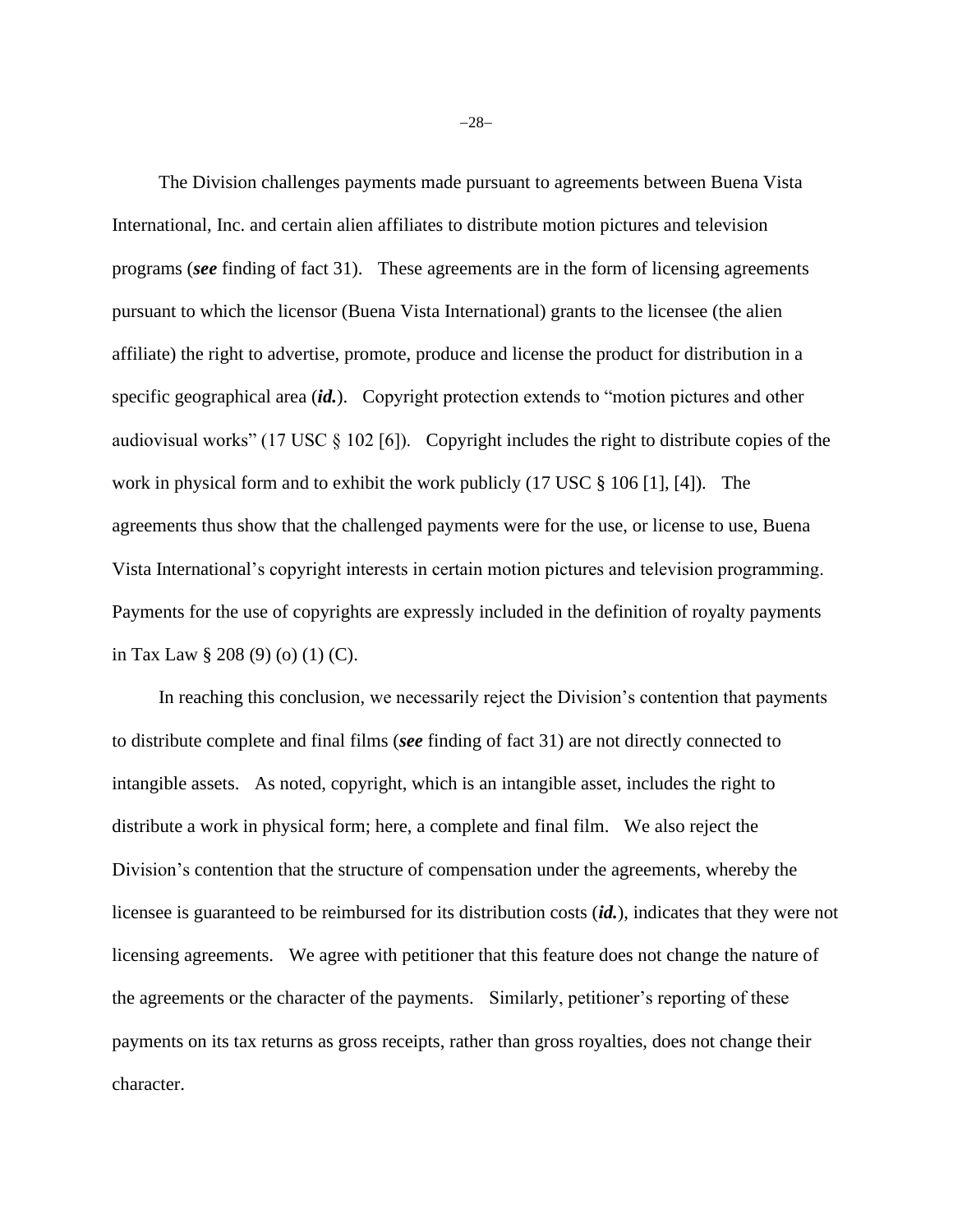We next address whether the royalty payments from the alien affiliates to petitioner "would not be required" to be added back under Tax Law former  $\S 208 (9) (0) (2)$ . As noted, petitioner argues that, as none of the statutory exceptions to the add back are applicable, then the royalty payments at issue are the type that "would be required" to be added back under Tax Law former § 208 (9) (o) (2). According to petitioner, the payments thus meet the requirement for the income exclusion under Tax Law former § 208 (9) (o) (3) (royalty payments from related member excluded from ENI unless they would *not* be required to be added back under the add back provision).

We agree with petitioner that statute's use of "would" is important to a proper understanding of the conditional clause in Tax Law former  $\S 208 (9) (0) (3)$ . We disagree with petitioner, however, as to the implications of the use of that word here. The Merriam-Webster online dictionary provides that "would" is used in "the conclusion of a conditional sentence to express a contingency or possibility" (merriam-webster.com/dictionary/would [last accessed July 7, 2020]). Petitioner offers that "would" indicates "the consequence of an imagined event or situation" (lexico.com/en/definition/would [last accessed July 7, 2020]). The phrase "would not be required to be added back" in Tax Law former  $\S 208 (9) (o) (3)$  thus requires that we consider or imagine the possible circumstances or situations under which related member royalty payments would not be required to be added back under Tax Law former § 208 (9) (o) (2). As petitioner correctly observes, such payments would not be required to be added back if any of the three statutory exceptions in Tax Law former § 208 (9) (o) (2) applied. Contrary to petitioner's contention, however, related member royalty payments also plainly would not be required to be added back if the related member-royalty payer is not a New York taxpayer. Nontaxpayers, of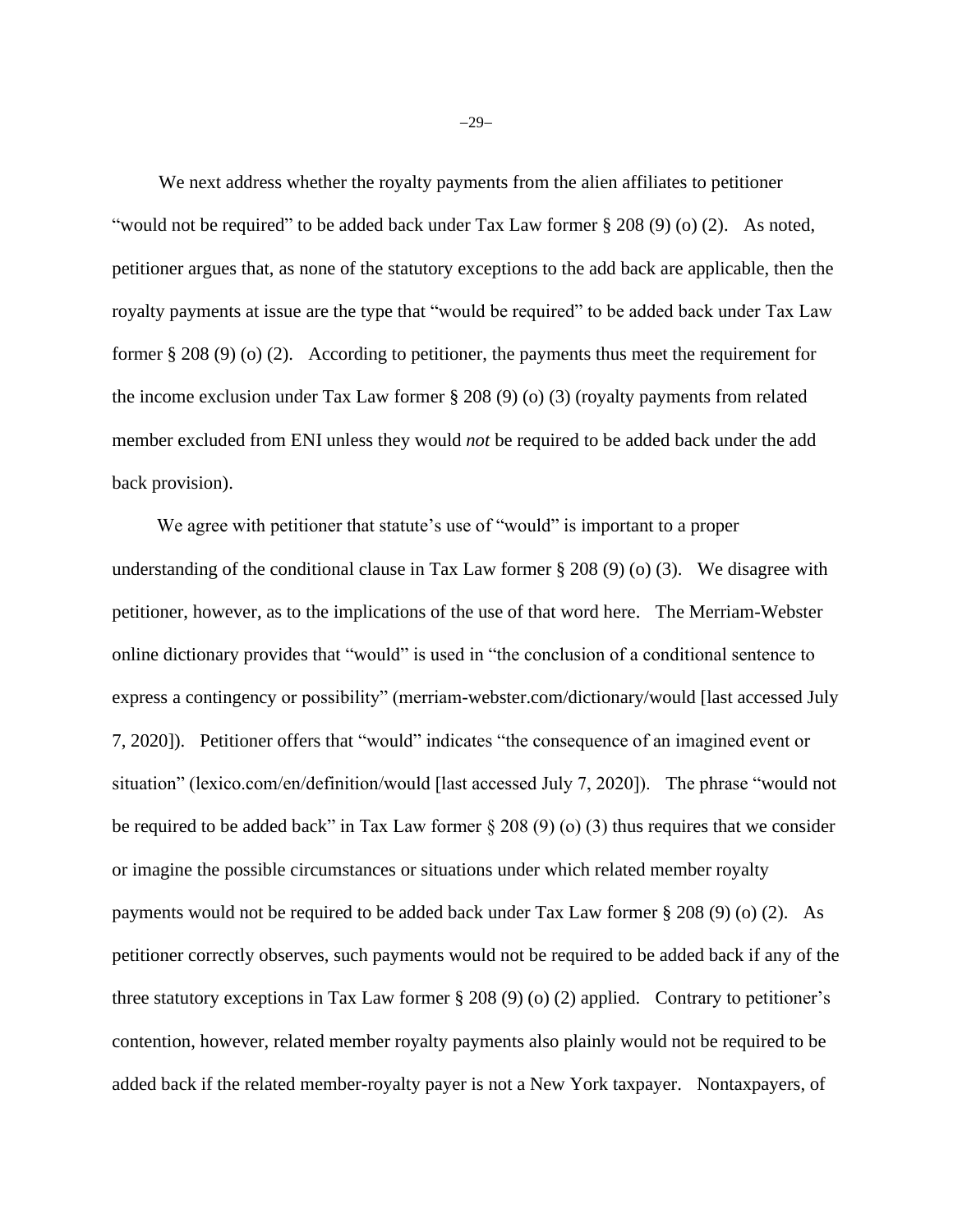course, are not subject to Tax Law former § 208 (9) (o) (2).

 Petitioner correctly notes that this straightforward interpretation of "unless such royalty payments would not be required to be added back under [Tax Law former § 208 (9) (o) (2)]" in Tax Law former § 208 (9) (o) (3) means that the related member-royalty payer must be a New York taxpayer for the related member-royalty payee to claim the income exclusion. Petitioner asserts that this is an incorrect interpretation of the statute. We disagree.

 Contrary to our interpretation here, petitioner argues that the word "would" in the income exclusion statute, as opposed to "were," means that the royalty payments do not *actually* have to be added back, so long as they *would* have to be added back *if* the related member royalty payer was a New York taxpayer. Citing Tax Law § 210-C (2) (c) and 20 NYCRR 6-2.5 (b), petitioner contends that the Tax Law and the Division's regulations have used "would" in this manner. These provisions, however, are clearly distinguishable from Tax Law former § 208 (9) (o) (3). As relevant here, each such provision refers to "a corporation . . . that/which would be taxable . . . if subject to tax" (*see* Tax Law § 210-C [2] [c], 20 NYCRR 6-2.5 [b]). The statute and regulation cited by petitioner thus expressly define the circumstances under which the entity "would be taxable," i.e., "if subject to tax." In contrast, Tax Law former § 208 (9) (o) (3) contains no language limiting the circumstances under which related member royalty payments "would not be required" to be added back. It is reasonable, therefore, to consider all such circumstances, including where the royalty payer is not a New York taxpayer.

Petitioner also contends that, considering that the add back provision applies only to taxpayers and the income exclusion applies to royalty payments received from a related member, a term that includes nontaxpayers, the legislature intended for the income exclusion to apply to

−30−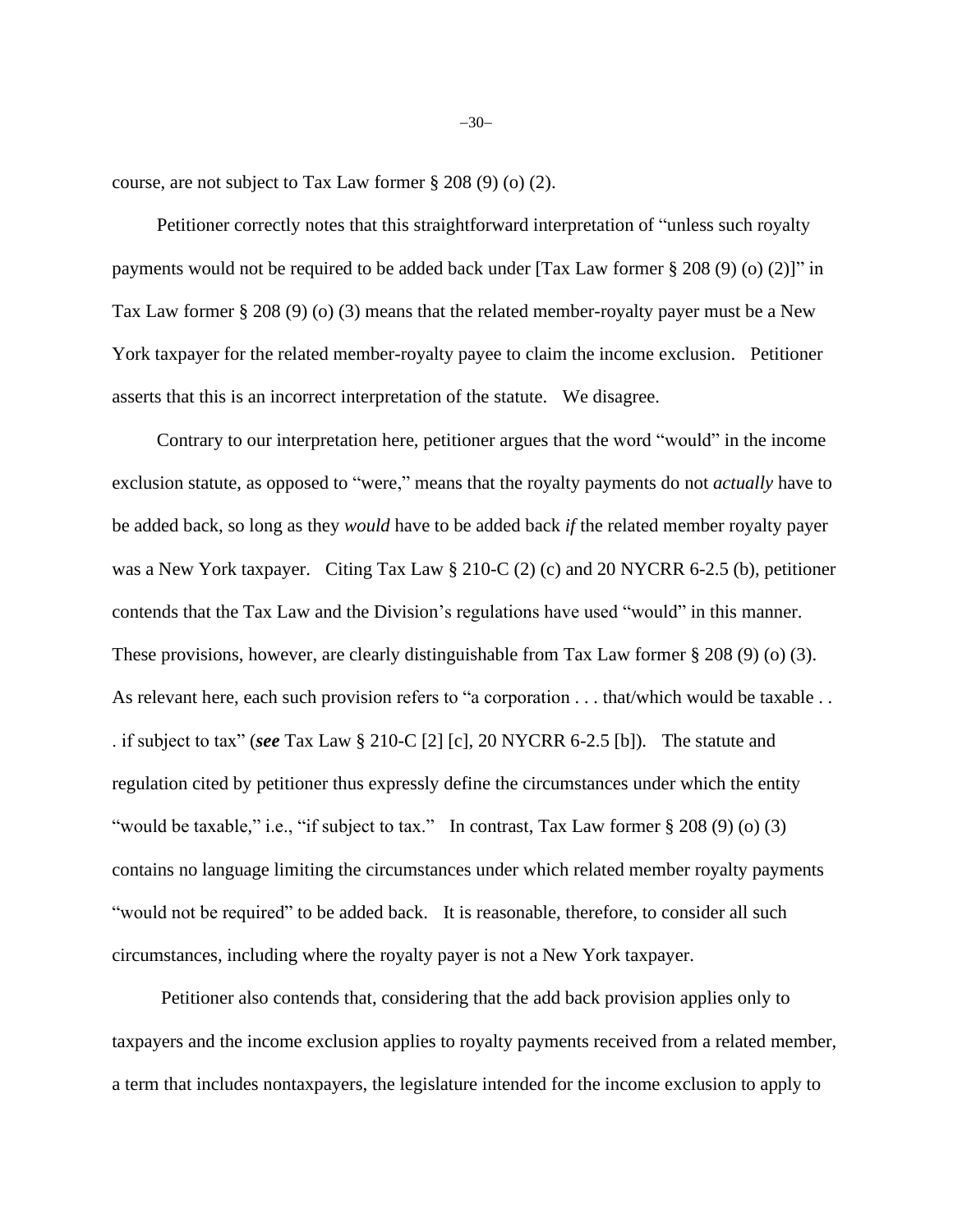royalty payments made by a related member that is not a taxpayer. We disagree. As discussed above, the possible circumstances under which royalty payments "would not be required" to be added back includes payments by a nontaxpayer-related member. The use of the term "related member" in the income exclusion statute is consistent with this interpretation. Indeed, related member status is the entire basis for the expense add back and income exclusion statute.

Our explication of the language of Tax Law former  $\S 208 (9)$  (o) (3) comports with the overall statutory scheme of Tax Law former § 208 (9) (o) (*see* McKinney's Cons Laws of NY, Book 1, Statutes § 97). Both the add back provision in subparagraph (2) and the income exclusion provision in subparagraph (3) were enacted together (*see* L 2003, chs 62, 63, 686). The add back was intended to eliminate a loophole by which a corporation reduced its ENI base by transferring intangible assets to a related corporation and paid a royalty for the use of such assets (*see* New York Bill Jacket, 2003 S.B. S5725, Ch 686 Part M). By denying a deduction, the add back subjects a taxpayer-royalty payer to franchise tax on royalties paid to a related member (with certain exceptions not relevant here). As discussed, the income exclusion provision is conditioned on the application of the add back. Where both the royalty payer and payee are New York taxpayers, the add back and income exclusion together simply shift the incidence of tax on the royalties from payee to payer and also avoid subjecting the same revenue to franchise tax twice. Considering the language of Tax Law former § 208 (9) (o) as a whole, and the express intent of the add back provision, we find that the legislature did not intend for a taxpayer to gain the benefit of the income exclusion under subparagraph (3) without the corresponding cost to a related member of the add back under subparagraph (2).

Our interpretation of Tax Law former § 208 (9) (o) (3) draws no inference from the 2013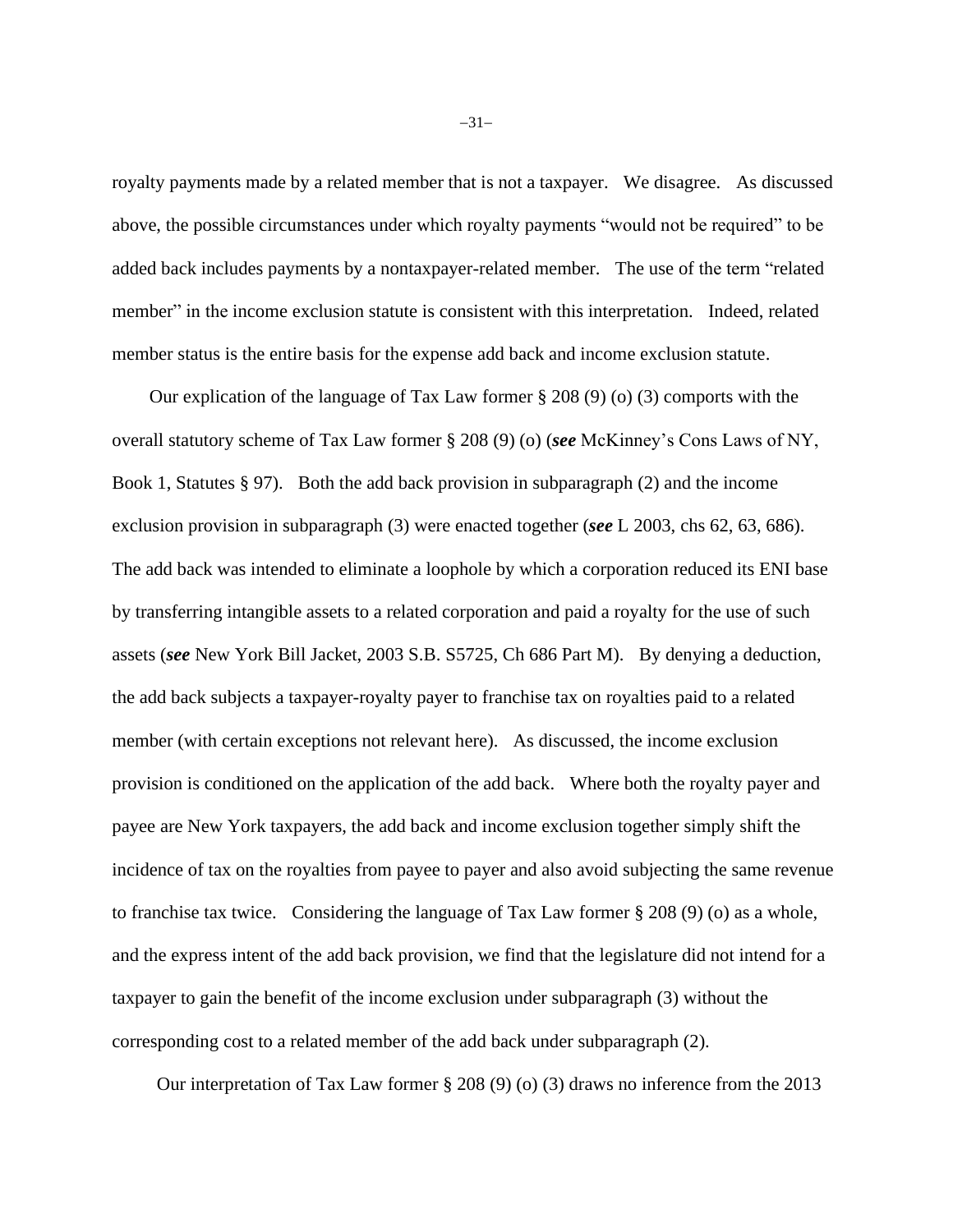repeal of that provision (*see* L 2013 ch 59). We agree with petitioner that the Statement in Support of Chapter 59 of Part E of the Laws of 2013 (i.e., the repeal legislation) provides no insight as to the legislative intent underlying the 2003 enactment of that provision. We also agree with the Administrative Law Judge that the same statement does not support petitioner's interpretation of the statute.

We thus conclude that the determination's construction of Tax Law former  $\S 208 (9)$  (o) (3) was reasonable. Accordingly, petitioner's proposed construction, while not unreasonable, may not prevail (*see Matter of Wegmans*, 33 NY3d at 592). We further conclude, therefore, that petitioner has failed to establish entitlement to the claimed royalty income exclusion.

We now address petitioner's contention that the determination's interpretation of Tax Law former § 208 (9) (o), affirmed herein, violates the Commerce Clause of the United States Constitution (US Const, art I, § 8, cl 3). Although we lack jurisdiction to consider the constitutionality of a statute on its face (*Matter of A & A Serv. Sta., Inc.*, Tax Appeals Tribunal, October 15, 2009), we may consider the constitutionality of a statute as applied to a specific set of facts (*Matter of Eisenstein*, Tax Appeals Tribunal, March 27, 2003). Accordingly, to the extent that petitioner's constitutional claim is an as-applied challenge, we consider it now. Petitioner bears the burden to prove its as-applied constitutional challenge (*Matter of Brussel*, Tax Appeals Tribunal, June 25, 1992).

The Commerce Clause gives Congress affirmative authority to regulate commerce between the states and with foreign nations. The clause also has an imputed component that limits State authority to "regulate in a manner which affects interstate commerce" (*Matter of Tamagni v Tax Appeals Trib. of State of N.Y.*, 91 NY2d 530, 539 [1998], *cert denied* 525 US

−32−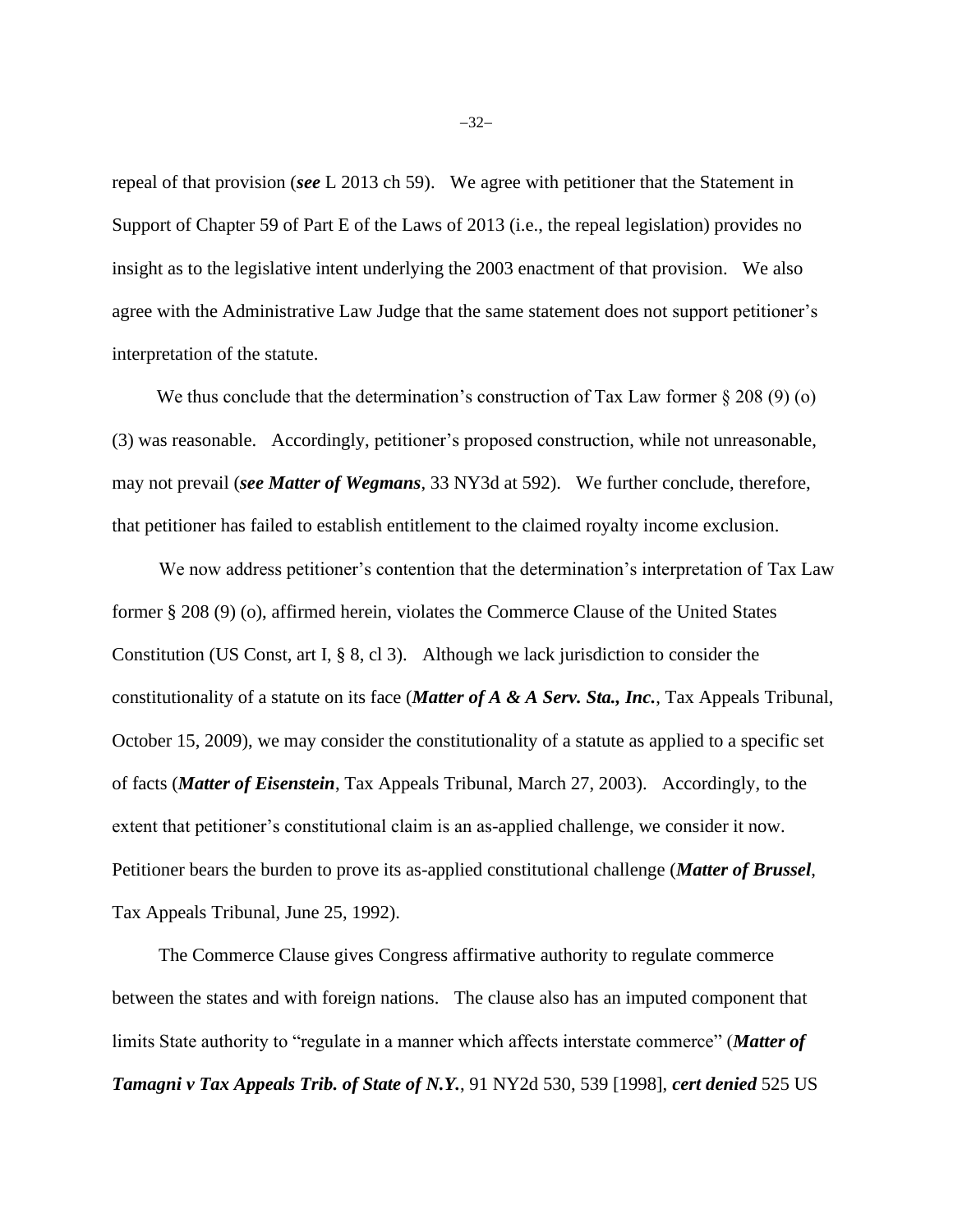931 [1998]).

In *Complete Auto Transit, Inc. v Brady* (430 US 274 [1977], *rehearing denied* 430 US 976 [1977]), the Supreme Court outlined a four-pronged test to determine whether a state tax violates the dormant Commerce Clause. To be valid, a state tax must: (1) have a substantial nexus with the taxing state; (2) be fairly apportioned; (3) not discriminate against interstate commerce; and (4) be fairly related to the services provided by the state (*id.* at 279). If foreign commerce is implicated, additional scrutiny is required (*Japan Line, Ltd. v County of Los Angeles*, 441 US 434, 451 [1979]).

Petitioner contends that Tax Law former § 208 (9) (o) as interpreted herein discriminates against interstate and foreign commerce under the third prong of the *Complete Auto Transit* test. Specifically, petitioner contends that the royalty income exclusion is discriminatory because a New York related member-royalty payee's income exclusion is conditioned on the New York State activity of its related member royalty payer. As discussed, under Tax Law former § 208 (9) (o), petitioner, a taxpayer-related member that receives royalty payments from a nontaxpayerrelated member, may not deduct such payments in calculating its ENI, while an otherwise similarly situated taxpayer-related member that receives royalty payments from a related member that is a taxpayer may deduct such payments. Petitioner thus contends that it has been subject to unlawful discrimination.

 We disagree with petitioner's contention. In considering a dormant Commerce Clause violation, "a proper analysis must take the 'whole scheme of taxation into account'" (*Halliburton Oil Well Cementing Co. v Reily*, 373 US 64, 69 [1963] [quotation and citation omitted]). Here, this means considering both the income exclusion and the expense add back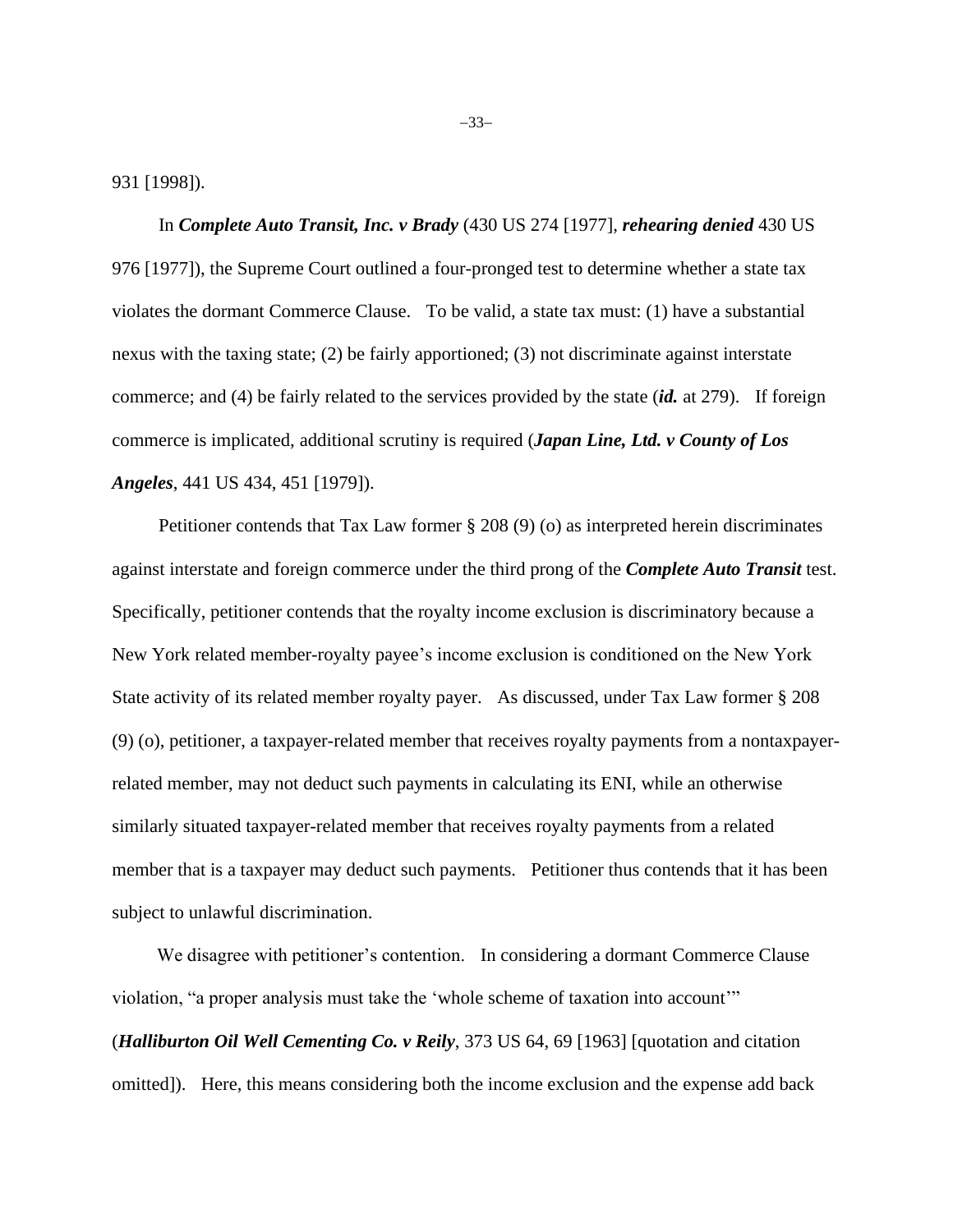components of Tax Law former § 208 (9) (o). Furthermore, case law defines dormant commerce clause discrimination in terms of economic interests, as opposed to the interests of taxable entities (*e.g. Oregon Waste Sys., Inc. v Dept. of Envtl. Quality of Oregon*, 511 US 93, 99 [1994] ["'discrimination' simply means differential treatment of in-state and out-of-state economic interests that benefits the former and burdens the latter"]; *New Energy Co. of Indiana v Limbach*, 486 US 269, 273 [1988] [discrimination defined generally as "regulatory measures designed to benefit in-state economic interests by burdening out-of-state competitors"]). Accordingly, different treatment of similarly situated taxable entities does not necessarily indicate unlawful discrimination. The expense add back and income exclusion provisions at issue apply only to transactions between related members. As noted previously, in a related member relationship, one or more members owns or controls a controlling interest in the other member or members (Tax Law former § 208 [9] [o] [1] [A]). Related members thus share the same economic interest. Accordingly, we must consider the overall economic interest of the related members in considering whether Tax Law former § 208 (9) (o) (3) as applied unlawfully discriminated against petitioner.

Considered in light of these principles, it is clear that Tax Law former  $\S 208 (9)$  (o) (3) as applied did not discriminate against petitioner in violation of the dormant Commerce Clause. As discussed, petitioner did not qualify for the income exclusion because its related member alien affiliates were not subject to the expense add back. Petitioner was thus required to include the royalties in its ENI. In the hypothetical comparison of related members similarly situated in all respects except that the royalty payer is also a taxpayer, the payee may exclude the royalties, but the payer is subject to the add back and thus includes the royalties in its ENI. In both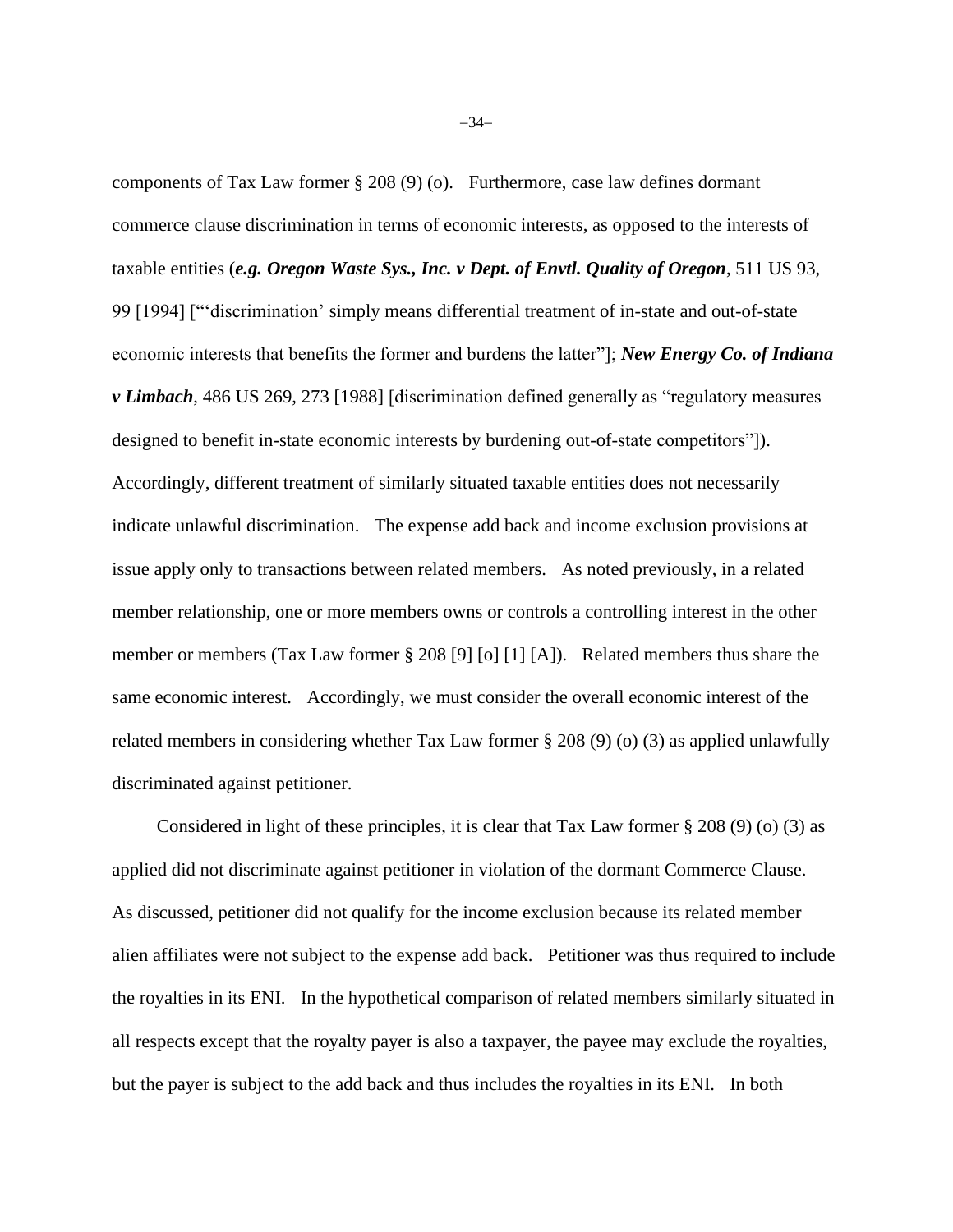instances, a related member pays tax on the royalties. Petitioner pays the tax directly, while its similarly situated counterpart pays the tax indirectly through its controlling interest in its related member. Given the reality of this shared economic interest, we see no advantage for New York taxpayers and no burden on interstate or foreign commerce with respect to such related member transactions (*see Fulton Corp. v Faulkner*, 516 US 325, 331 [1996] [state tax law is discriminatory if it "taxes a transaction or incident more heavily when it crosses state lines than when it occurs entirely within the State"]).

 We note that the cases cited by petitioner in support of its dormant Commerce Clause claim are distinguishable (*e.g. Kraft General Foods, Inc. v Iowa Dept. of Revenue and Fin.*, 505 US 71 [1992]; *Westinghouse Elec. Corp. v Tully*, 466 US 388 [1984]; *Boston Stock Exch. v State Tax Commm.*, 429 US 318 [1977]). None of the cases so cited involve a statute applicable only to entities with a shared economic interest wherein the benefit of a deduction for one such related entity is always offset by the cost of an expense add back to another related entity.

Accordingly, it is ORDERED, ADJUDGED and DECREED that:

- 1. The exception of The Walt Disney Company and Consolidated Subsidiaries is denied;
- 2. The exception of the Division of Taxation is denied;
- 3. The determination of the Administrative Law Judge is affirmed;

4. The petition of The Walt Disney Company and Consolidated Subsidiaries is denied; and

5. The notice of deficiency dated May 8, 2017 is sustained.